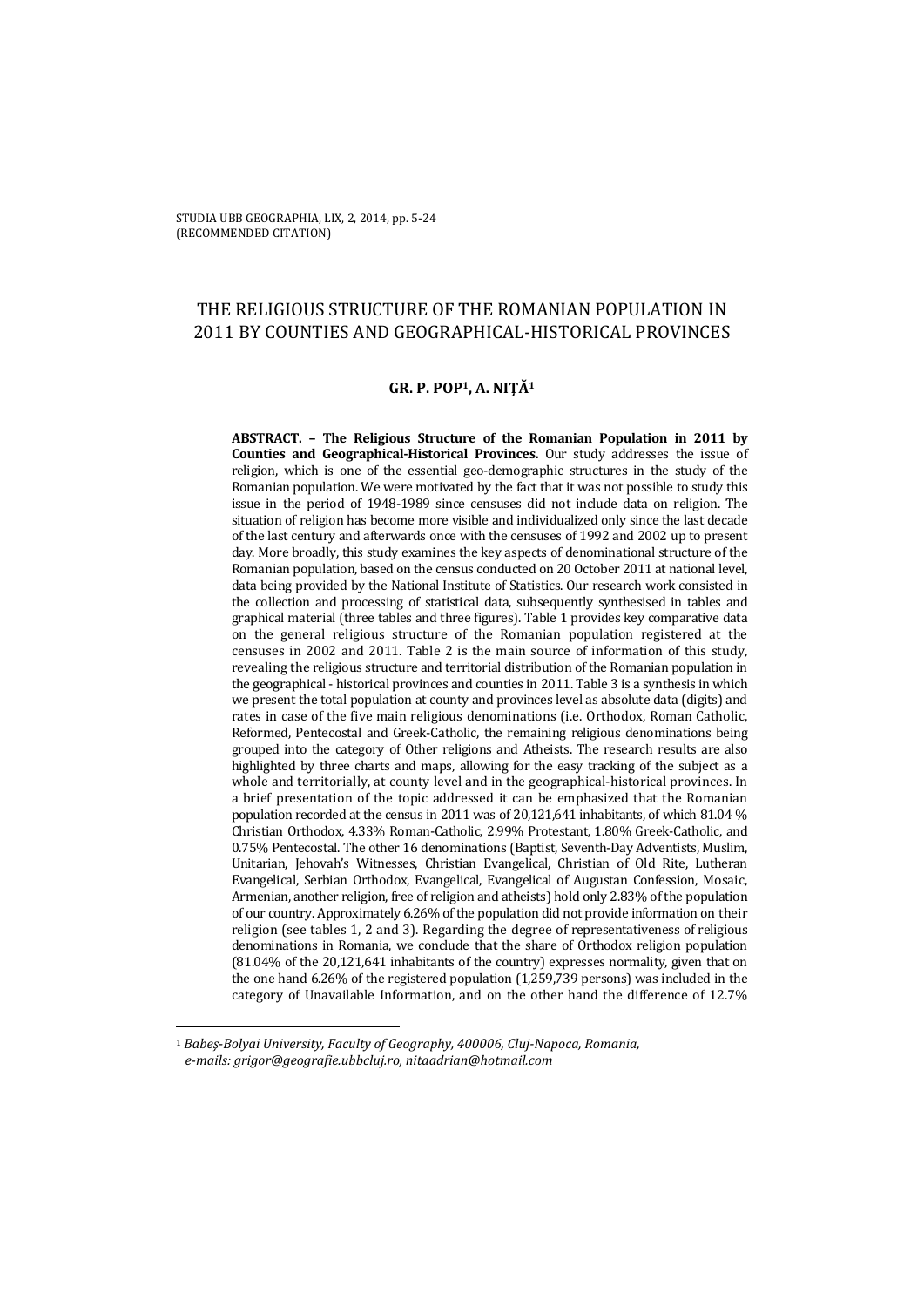#### GR. P. POP, A. NIȚĂ

(2,554,898 people) belongs to other 20 recorded religions, emphasizing that only the Roman-Catholic, Reformed and Pentecostal denominations registered a little over 1% (see table 1).

*Keywords: religious denomination, Orthodox, Roman-Catholic, Reformed, Geographical-Historical Provinces.* 

#### **1. INTRODUCTION**

Ever since 1971, the first author of this study has addressed the issue of Geography of Population, the first component of human geography when he elaborated and published the paper "*Probleme de structura populaţiei în Câmpia Crişurilor*".

The following year, in 1972, two other significant works: "*România. Geografie Economică*" and the series of "*Judeţele Patriei. Bihor County*" were made available to readers. The first book is an approach to the problems of development and territorial distribution of population, population dynamics and population structure (age, gender, social and professional backgrounds) in rural and urban areas and at national level. The second book describes the stages of inhabitation, development and continuity of settlements, population dynamics, distribution and structure (age, population activities, urban and rural population). We mention that if in the first case confessional structure (religion) was not approached, in the second case the national structure (ethnicity) was not addressed, as well, the lack of inclusion being the effect of the vision of the political system in the period 1948-1989.

From then on, the research on the geography of population has continued, Gr. P. Pop publishing up to 30 studies on a wide range of subjects, at different scales, such as: *The structure of population on age groups in Bihor County* (1973), *Population mobility in a village in the Someş Plateau* (1974), *Population in Bistra-Strei Corridor* (1986), *Issues of population in Bistriţa and Gherla municipalities* (1987, 1990), *Potentiel et la structures géodemographiques dans le pays de Lăpuş* (1990), *The Bobâlna Valley, A Model of Geodemographic Evolution* (1995), *Model de involuţie rurală. Satul Calna, judeţul Cluj* (1998) etc2. Another complex study, which included the analysis of demographic issues, is the volume elaborated and published by I. O. Berindei, Gr. P. Pop, Gh. Măhăra, Aurora Posea (1977) *"Câmpia Crişurilor Crişul Repede Ţara Beiuşului, Cercetări în Geografia României*". In this study, population is analysed from several perspectives, including historically and geographically, such as: population dynamics and territorial distribution, structure, geodemographic typology. Population was also subject of analysis in monographs, i.e. *Mănăstireni şi Mănăşturu Românesc. Satul sufletului meu* (2005), *Dej, Poarta Someşului* (2005), *Monografia comunei Ţaga* (2008), and also in the series of *Judeţele Patriei* (1972) with *Judeţul Bihor,* and *Judeţele României* (2007) with *Judeţul Cluj*. One of the last studies worth mentioning is *Structurile (Calitatea) localităţilor comunei Ţaga, judeţul Cluj, în perioada 1910-2002* (2008).

 $\overline{a}$ 

<sup>2</sup> Babeş-Bolyai University, Faculty of Geography, Cluj-Napoca, *Prof. dr. GRIGOR P. POP – la opt decenii de viaţă şi activitate 1933-2013*, Cluj University Press, 2013, p. 35-52.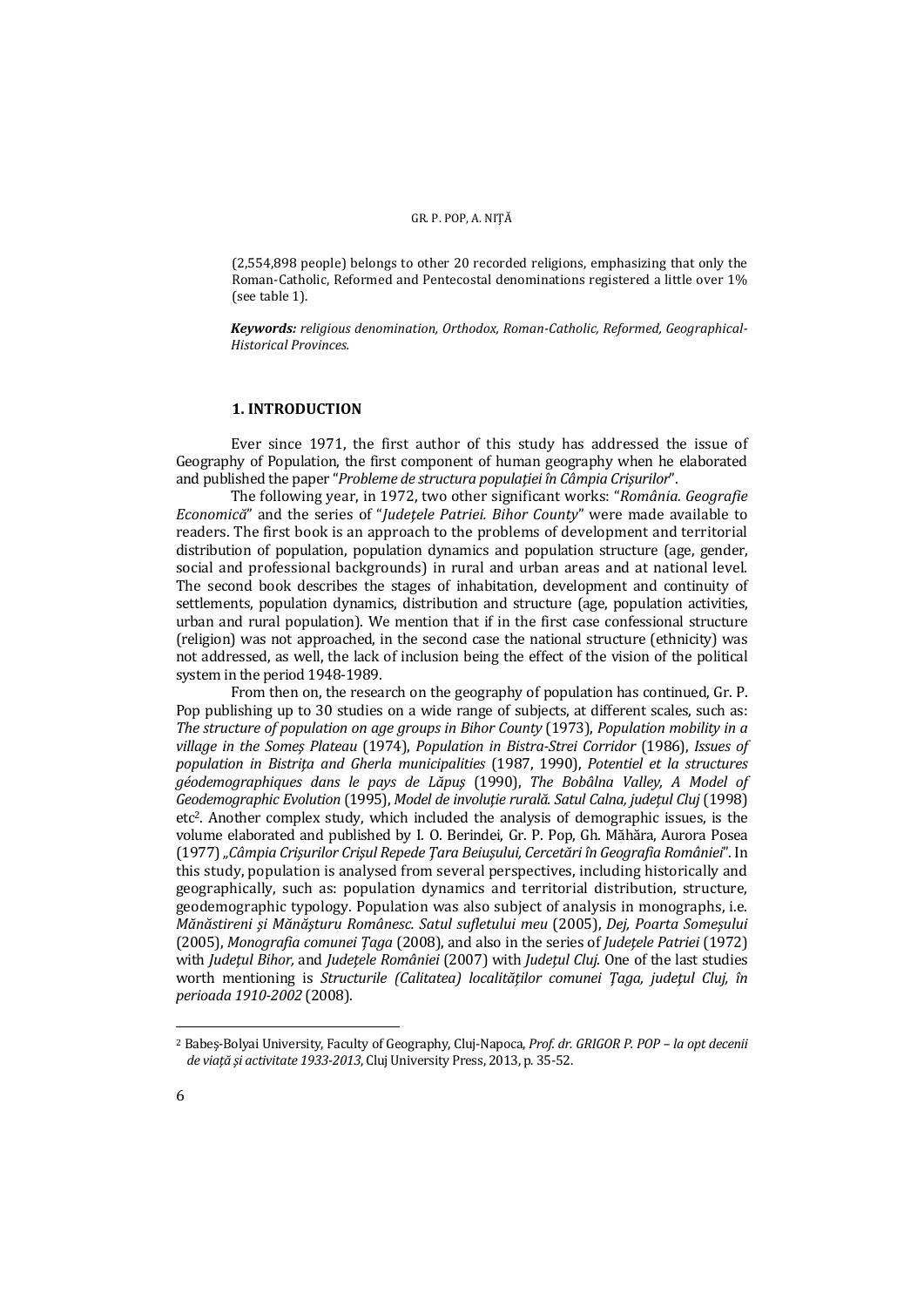Starting with 1991, Gr. P. Pop has begun to elaborate and publish several studies on population at national level, once with the censuses in 1992, 2002 and 2011. In 1995, Pop Gr. in collaboration with Bodocan V. wrote a study on the religious structure of population entitled "*Ethnic and Religious Structure of the Rural Population of Cluj County, Rural Change in Romania",* registered as Occasional Paper, 33, p. 22-26, at Leicester University, Geography Department, Great Britain. What is worth mentioning is the fact that immediately after 1990, Gr. P. Pop has initiated and coordinated a series of doctoral theses on the subject of "Ethnicity, religious denomination and voting behaviour" researches territorially covering *Transylvania* (Bodocan V. 2001), *Banat* (Cretan R. 1998, 1999), *Crişana* and *Maramureş* (Ilieş Al. 1997, 1998), the first study being awarded with the Prize of the Romanian Academy. We therefore believe that, having our preoccupations in the field, we needed to elaborate a study on population in Romania with regard to the religious structure.

## **2. RELIGIOUS STRUCTURE OF THE ROMANIAN POPULATION AT THE CENSUS IN 2011**

Having the poor circumstances under which the census in 2011 was conducted, its quality was highly contested both from the perspective of accuracy of the total number of population registered at national level and also from the perspective of accuracy of the number of persons on categories of religious denominations.

Therefore, aiming to reveal an integrative display of the subject under analysis, we logically tracked down the issues that particularize this type of study. First we presented the general population religious structure in Romania, and secondly we analysed each of the 23 types of religious structures that were identified and represented by a certain number of people registered at the census (see Table 1 and Table 2).

#### *2. 1. General religious structure of the Romanian population*

According to the census held in 2011, the total population in Romania was of 20,121,641 permanent inhabitants, with 1,559,333 (7.19%) persons less than in 2002 (21,680,974 inhabitants). However, some changes appear in terms of the number of confessions recorded in 2011 as compared to those at the 2002 census. Thus, we find new types of religious denominations registered, such as: Jehovah's Witnesses, Serbian Orthodox and Armenian. A certain percentage of population was included in the category of Unavailable information regarding religion. Also, the decrease in population number has led to relatively significant changes in the existing religious denominations in Romania: in the case of 13 of them there was a decrease in frequency in 2011 compared to 2002, the most significant of which were registered in the case of Orthodox (from 86.81% in 2002 to 81.02% in 2011) and in the category of other religions (from 0.41% to 0.15%). The decrease was also found in case of other religions as there was registered a lower number of Roman-Catholics (from 4.73% to 4.33%), Reformed (from 3.23% to 2.29%), Greek-Catholics (from 0.88% to 0.75%) etc.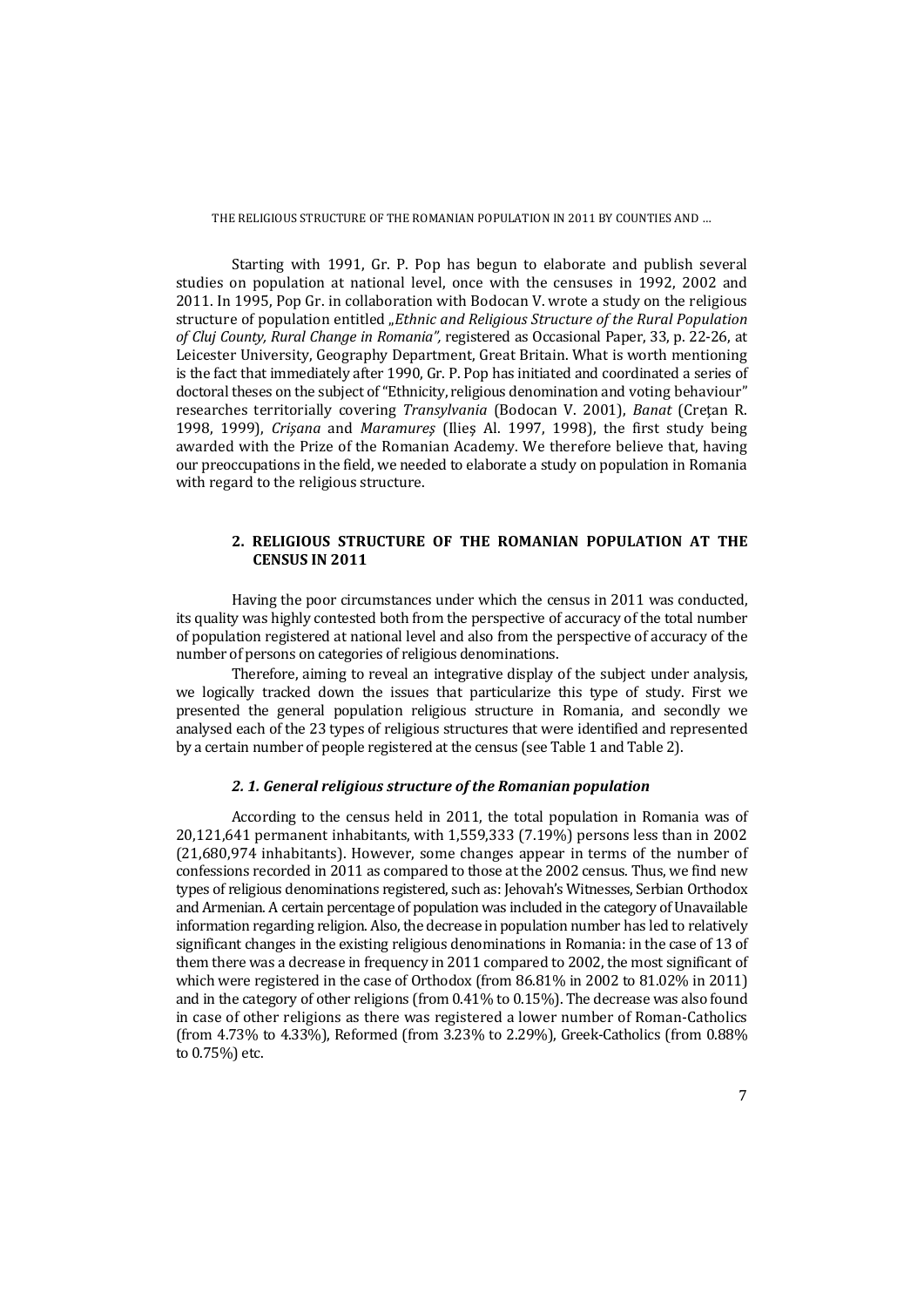**Table 1** 

| General religious structure of the Romanian population registered |
|-------------------------------------------------------------------|
| at the censuses in 2002 and 2011                                  |

|    | <b>Religion</b>                           | 2002     | $\frac{0}{0}$ | 2011     | $\frac{0}{0}$ |
|----|-------------------------------------------|----------|---------------|----------|---------------|
| 1  | <b>Total resident population</b>          | 21680974 | 100,00        | 20121641 | 100,00        |
| 2  | Orthodox                                  | 18817975 | 86.79         | 16307004 | 81.04         |
| 3  | Roman-Catholic                            | 1026429  | 4.73          | 870774   | 4.33          |
| 4  | Reformed                                  | 701077   | 3.23          | 600932   | 2.99          |
| 5  | Pentecostal                               | 324462   | 1.50          | 362314   | 1.80          |
| 6  | Greek-Catholic                            | 191556   | 0.88          | 150593   | 0.75          |
| 7  | Baptist                                   | 126639   | 0.58          | 112850   | 0.56          |
| 8  | Seventh-Day Adventists                    | 93670    | 0.43          | 80944    | 0.40          |
| 9  | Muslim                                    | 67257    | 0.31          | 64337    | 0.32          |
| 10 | Unitarian                                 | 66944    | 0.31          | 57686    | 0.29          |
| 11 | Jehovah's Witnesses                       | 0.00     | 0.00          | 49820    | 0.25          |
| 12 | Christian Evangelical                     | 44476    | 0.21          | 42495    | 0.21          |
| 13 | Christian of Old Rite                     | 38147    | 0.18          | 32558    | 0.16          |
| 14 | Lutheran Evangelical                      | 27112    | 0.13          | 20168    | 0.10          |
| 15 | Serbian Orthodox                          | 0.00     | 0.00          | 14385    | 0.07          |
| 16 | Evangelical                               | 18178    | 0.08          | 15514    | 0.08          |
| 17 | <b>Evangelical of Augustan Confession</b> | 8716     | 0.04          | 5399     | 0.03          |
| 18 | Mosaic                                    | 6057     | 0.03          | 3519     | 0.02          |
| 19 | Armenian                                  | 0.00     | 0.00          | 393      | 0.00          |
| 20 | Other religion                            | 89196    | 0.41          | 30557    | 0.15          |
| 21 | Free of religion                          | 12825    | 0.06          | 18917    | 0.09          |
| 22 | <b>Atheists</b>                           | 8524     | 0.04          | 20743    | 0.10          |
| 23 | Unavailable information <sup>3</sup>      | 11734    | 0.05          | 1259739  | 6.26          |

When comparing data from the censuses taken in 2002 and 2011, we note an increase in the number of people declaring any of the following four religions: Pentecostals (from 1.50% to 1.80%), Muslims (from 0.31% to 0.32%), Free of religion (from 0.06% to 0.09%) and Atheists (from 0.04% to 0.10%) while the share remained unchanged in the cases of Christian Evangelical (0.21%) and Evangelical (0.08%).

## *2. 2. Structure and territorial distribution of religious denominations in Romania*

The census conducted on October 20, 2011 recorded data on 22 categories of religions, starting with the *total resident population* and ending with *unavailable information* (see table 1). For the ease of analysis of the subject considered, the 22 positions were

*Datele din anul 2002 sunt cuprinse sub denumirea de Religie nedeclarată.*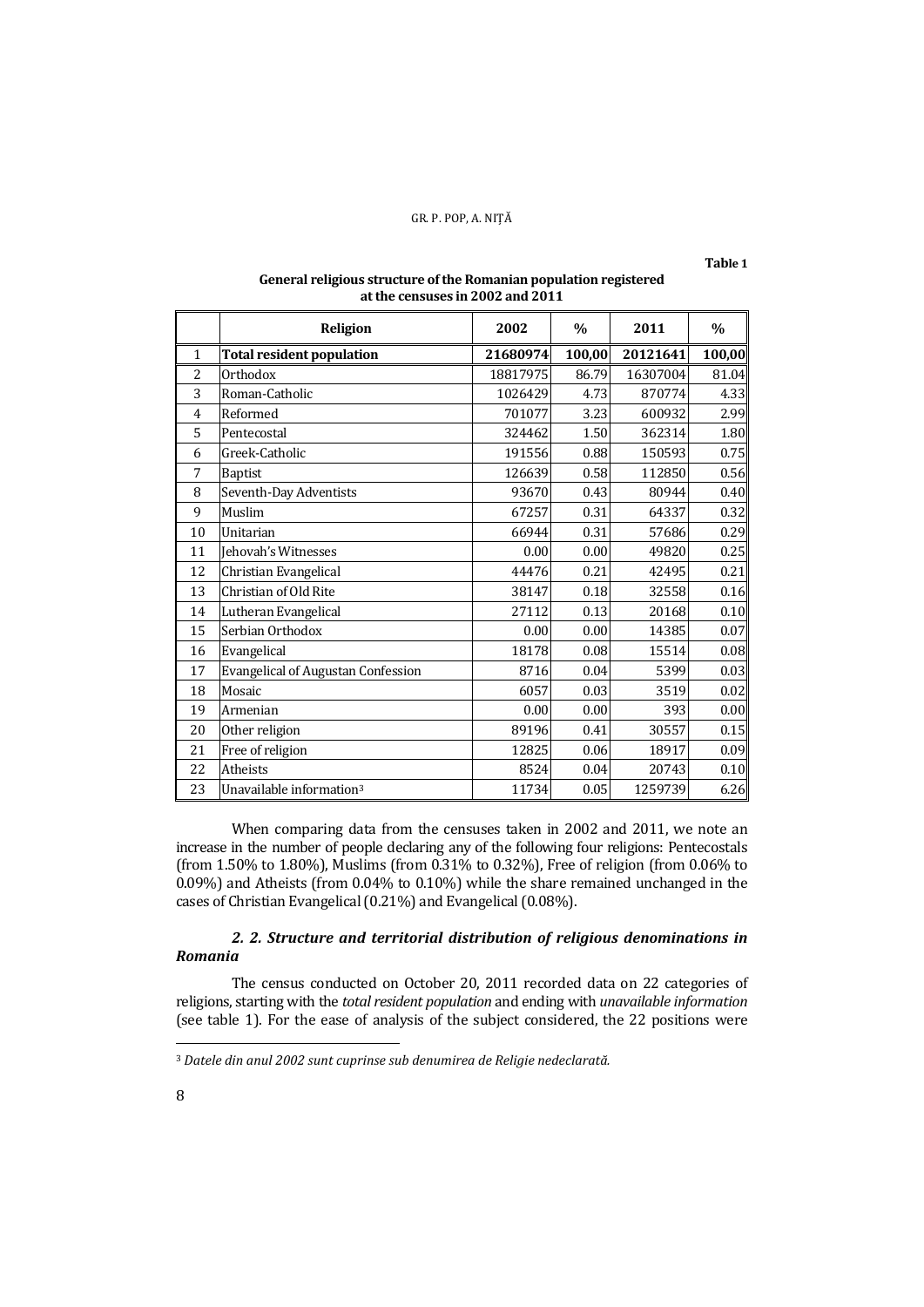grouped as follows: each of the first five religions (*Orthodox, Roman Catholic, Protestant, Pentecostal and Greek Catholic*) represents a separate entity; the other 16 religions were grouped in the category of *Other religion* that includes the following: *Baptist, Seventh Day Adventist, Muslim, Unitarian, Jehovah's Witnesses, Evangelicals, Old Rite Christian, Evangelical Lutheran Church, Serbian Orthodox, Evangelical, Evangelical of Augustan Confession, Mosaic, Armenian, Other religion, Free of religion* and *Atheists*). The last category of analyzed data is the *unavailable information*.

## *2. 2. 1. The Orthodox Christian denomination*



**Fig. 1.** Religious structure of the Romanian population, at the census in 2011.

It is by far the most representative religion at national level. In 2002 it registered 86.7% (18,817,975 adherents) out of the total population of 21,680,974 people, whereas in 2011 the rate decreased to 81.04% (16,307,004 adherents) out of a total population of 20,121,641 people). As compared to the national rate, the orthodox population registers different values when analysed from the territorial perspective. Thus, in case of historical-geographical provinces the largest share of orthodox population (93.96%) is registered in Oltenia and the smallest share (55.84%) in Crişana. The other provinces register the following shares: Muntenia (92.47%), Moldavia (85.76), Dobrogea (83.96%), Banat (73.20%), Transylvania (65.12%), Maramureş (62.99%) and Bucharest (84.31%) (see table 3).

At county level, considering the 41 counties and Bucharest municipality, there are significant discrepancies in accordance with the socio-historical evolution of our country. First we mention that the highest rate of orthodox population is registered in Călăraşi county (96.68% out of the total population of 306,691 people), whilst the smallest rate is registered in Harghita county (12.12% out of the total population of 310,867 people).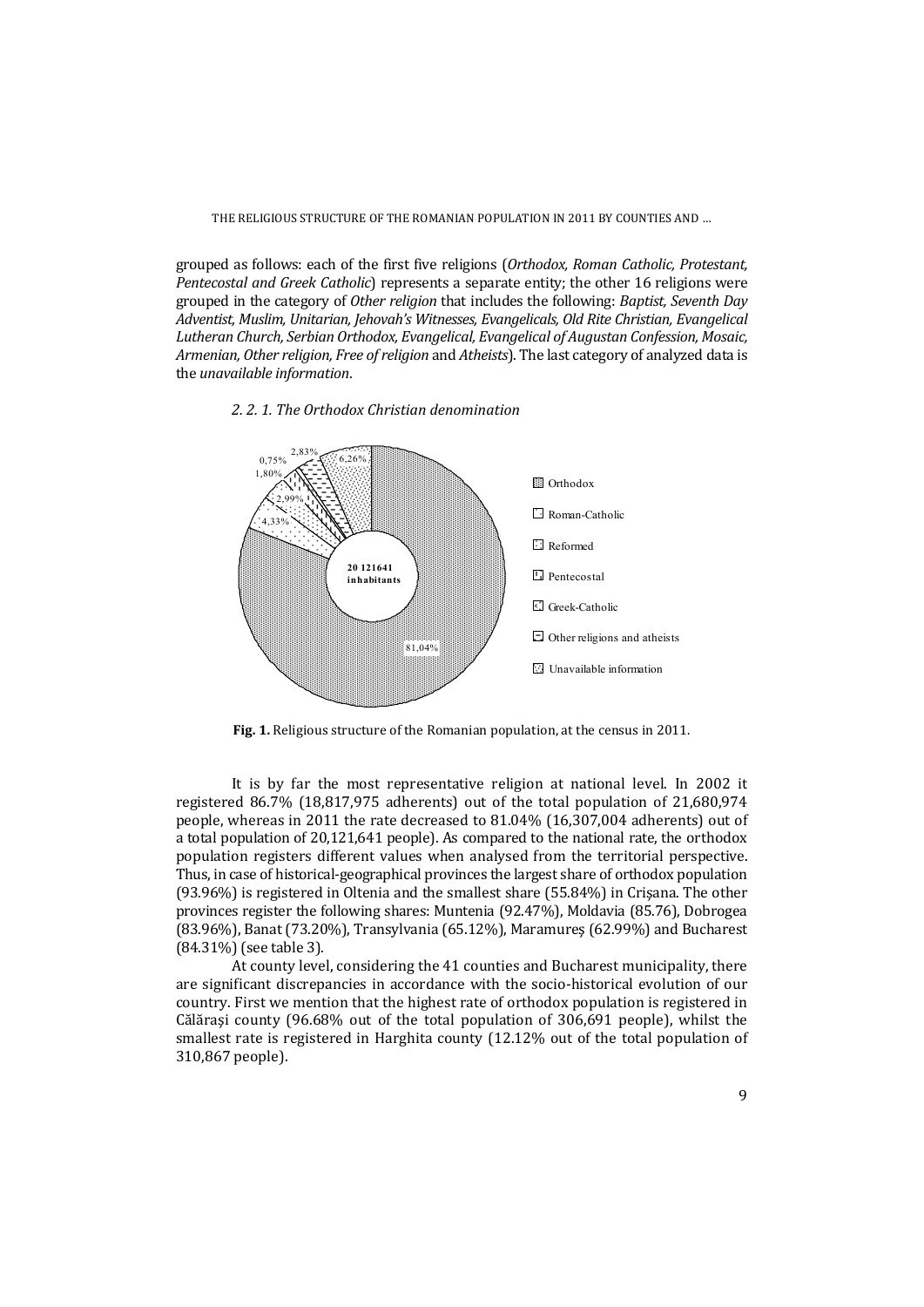

**Fig. 2.** Religious structure of the Romanian population, at the census in 2011, at county level (data regarding the seven categories displayed in table 3)

 The high frequency rate of this religious denomination at national level emerges from the fact that 27 of the Romanian counties together with Bucharest municipality have shares **higher than 80%** and 18 of them have shares even **over 90%** (Botoşani, Galaţi, Vaslui and Vrancea in *Moldavia;* Argeş, Brăila, Buzău, Călăraşi, Dâmboviţa, Giurgiu, Ialomiţa, Prahova and Teleorman in *Muntenia*; Dolj, Gorj, Mehedinţi, Olt and Vâlcea in *Olteni*a), while 10 counties have about **80-90%** orthodox population (Alba, Hunedoara and Sibiu in *Transylvania*; Iaşi, Neamţ and Suceava in *Moldavia*; Constanţa and Tulcea in *Dobrogea* and Bucharest in *Muntenia.*

 A share between **50 and 80%** of orthodox population is registered in the case of 11 counties (Bistriţa-Năsăud, Braşov, Cluj, Mureş and Sălaj in *Transylvania*, Bacău in *Moldavia*, Arad, Caraş-Severin and Timiş in Banat, Bihor in Crişana and Maramureş in Maramureş. The smallest shares of **20-50%** are registered in two Romanian counties (Covasna in Transylvania and Satu Mare in *Maramureş*) and a share **below 20%** is registered in Harghita County in *Transylvania*.

#### *2. 2. 2. Roman-Catholic religious denomination*

 In 2002, this religious denomination was was declared by 4.73% of the Romanian citizens (1,026,429 people), whereas in 2011 the value decreased to 4.33% (870,774 inhabitants). The highest frequency (64.55%) is registered in Harghita county (200,663 adherents), and the lowest frequency (0.02%) in Teleorman county (84 people).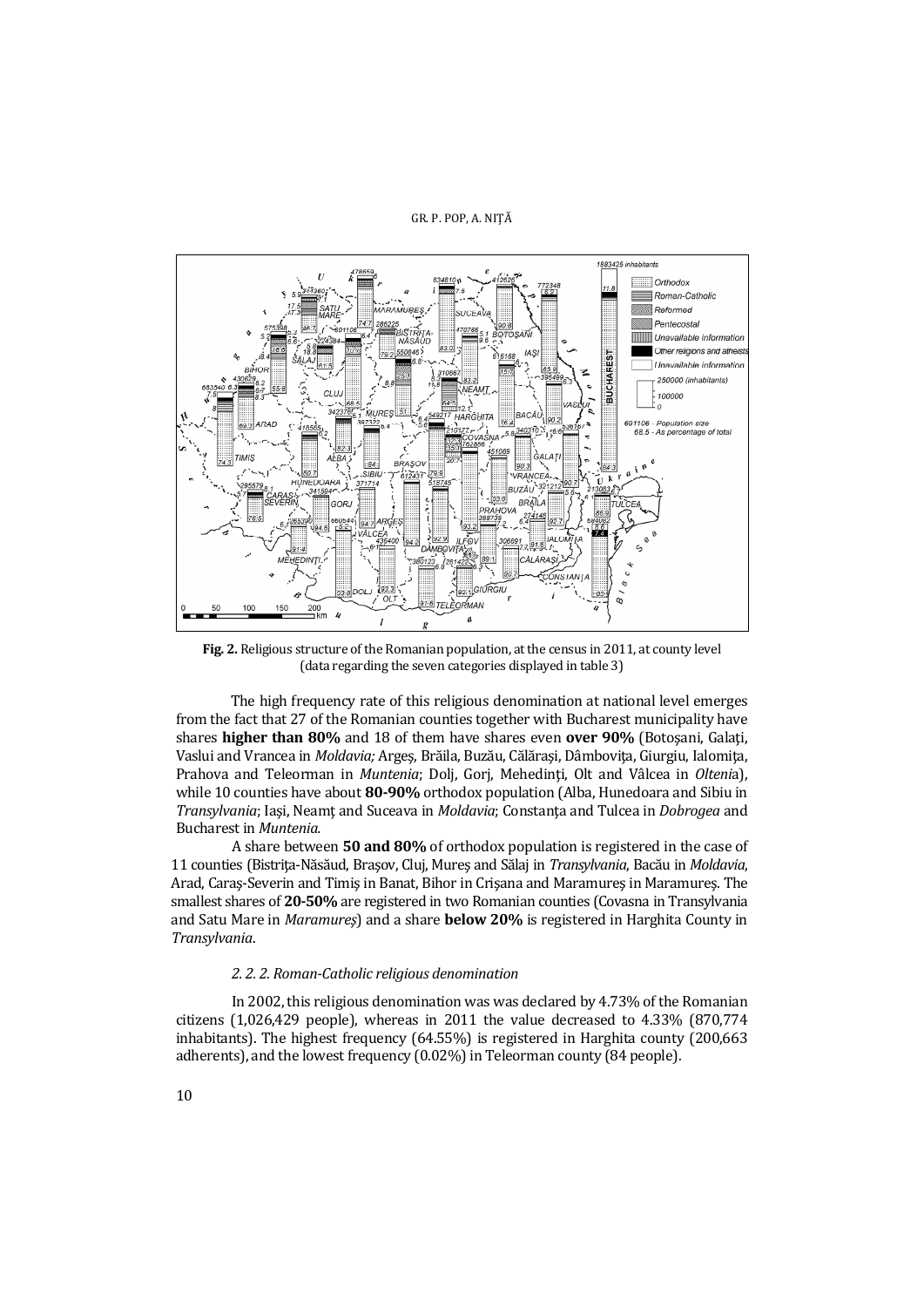

**Fig. 3.** Religious structure of the Romanian population, at the census in 2011, at regional level – geographical-historical provinces (data regarding the seven categories displayed in table 3)

 At regional level the highest frequency, while conditioned by the presence of the Hungarian and partially of the German population, is registered in Maramureş, Transylvania, Crişana and Banat. In Maramureş there is a share of 10.00% Roman-Catholics (out of a total population of 518,403 people), while in Transylvania there is a share of 9.99% (out of 3,981,085 people). In Crişana we find 8.40% (out of 321,312 people), and in Banat 7.58% (out of 1,031,988 people). The share continuously decreases in case of the other provinces and Bucharest municipality, as follows: 4.68% in Moldavia, 0.48% in Dobrogea, 0.29% in Muntenia, 0.16% in Oltenia and 1.18% in Bucharest (see table 3).

 We note the same situation of the Roman-Catholics at county level, being able to set four different classes of shares, as follows:

 *- class 1 - below 1%,* in 16 of the Romanian counties (Alba, Botoşani, Galaţi, Constanta, Tulcea, Arges, Brăila, Buzău, Călărași, Dâmbovita, Giurgiu, Prahova, Dolj, Gorj, Mehedinti and Vâlcea):

*- class 2 - 1-3%***,** in which case we find 8 territorial administrative units (Bistriţa-Năsăud, Sălaj, Sibiu, Suceava, Vaslui, Vrancea, Ilfov and Bucharest municipality);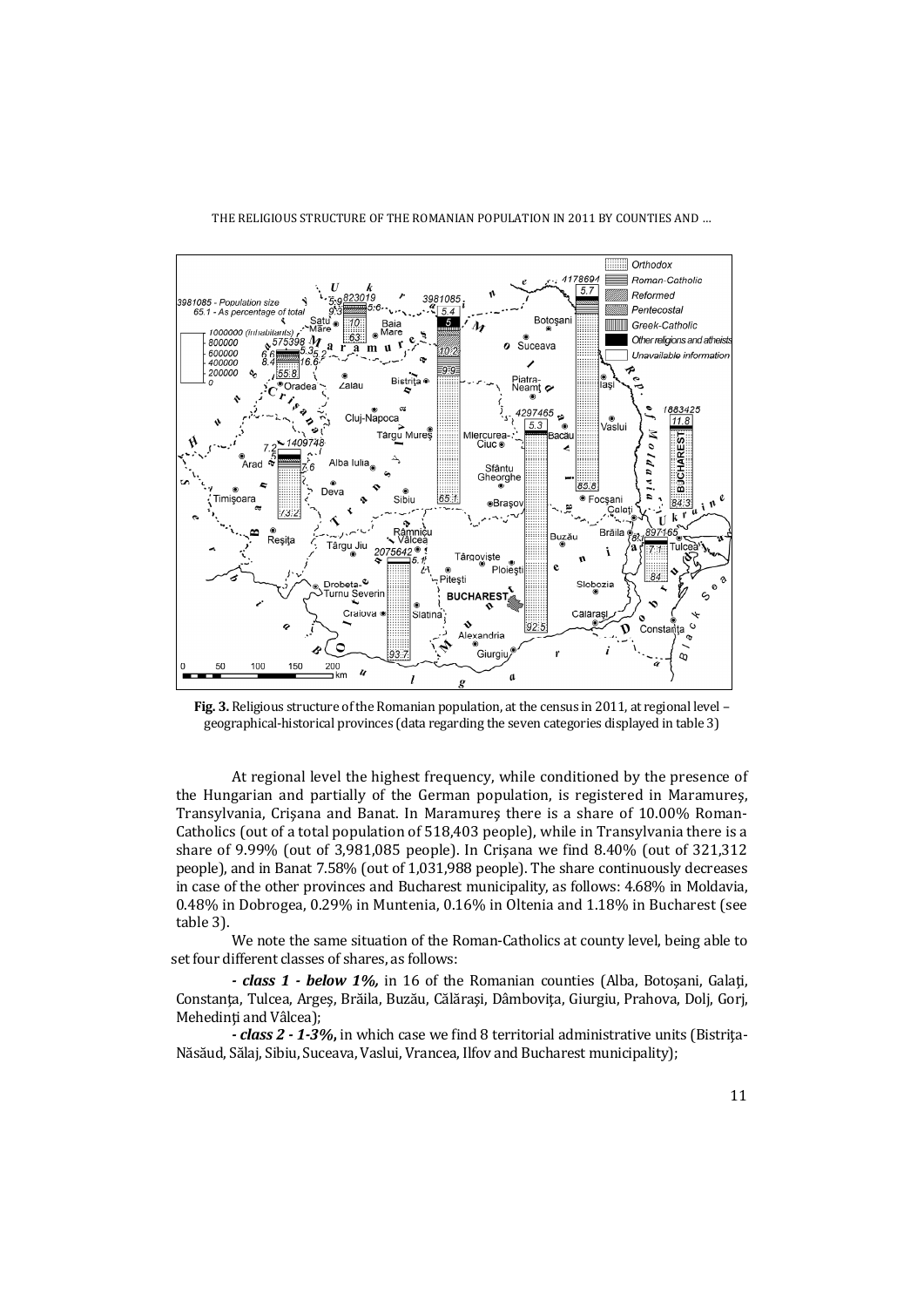*- class 3 - 3-5%***,** registered in 5 counties (Braşov, Cluj, Hunedoara, Iaşi and Maramureş);

 - *class 4* - *over 5%,* registered in 10 of the Romanian counties, namely Covasna (35.08%), Harghita (64.55), Mureş (8.21%), Bacău (15.66%), Neamţ (9.63%), Arad (8.27%), Caraş-Severin (5.66%), Timiş (7.98%), Bihor (8.40%) and Satu Mare (17.52%).

## *2. 2. 3. Reformed Denomination*

With a number of 600,932 adherents in 2011, which represents 2.99% of the Romanian population, this religious denomination follows the same pattern of representation as the Roman-Catholic religion, yet with lower values. At regional level, from the centre towards the east of the country, we note the following situations of frequency: Transylvania (10.20%, 406.188 people), Moldavia (0.01%, 497 people), Dobrogea (0.02%, 171 people), Muntenia (0.01%, 557 people), Oltenia (0.01%, 249 people), Banat (1.43%, 20,140 people), Crişana (16.55%, 95,250 people) and Maramureş (9.31%, 76,589 people), to which we add Bucharest municipality (0.07%, 1,291 people).

After analysing the numbers registered at county level we were able to set four classes of values of frequency in case of reformed religion:

**-** *class 1* **–** *below 1%***,** in which category we find 26 of the counties and Bucharest municipality out of which only a few of them register values of more than 100 adherents, namely Bacău (116 people), Suceava (109 people), Constanța (151 people), Prahova (132 people), Caraş-Severin (957 people) and Bucharest (1291 people);

- *class 2 – 1-3%* - registered in only 5 counties, namely Braşov (2.08%, 11,426 people), Hunedoara (1.85%, 7,730 people), Sibiu (1.46%, 5,800 people), Arad (2.28%, 9,372 people) and Timiş (1.37%, 9,372 people);

- *class 3* – *3-5%***,** registered in only 3 counties, namely Alba (3.24%, 11,080 people), Bistrița-Năsăud (4.08%, 11,675 people) and Maramures (3.39%, 16,246 people).

- *class 4* – *over 10%,* the highest values of this religious denomination, being registered in 7 counties, located in the central and north-western part of Romania, namely Cluj (10.66%, 73,669 people), Covasna (32.5%, 67,791 people), Harghita (11.82%, 36,760 people), Mureş (25.08%, 138,129 people), Sălaj (18.77%, 42,128 people), Bihor (16.55%, 95,250 people) and Satu Mare (17.52%, 60,343 people).

## *2. 2. 4. Pentecostal Christian Denomination*

This is one of the religions whose number of adherents increased over the period, from 324,462 in 2002 (1.50% out of 20,121,641 people) to 362,314 in 2011 (1.80%). Territorially, the highest values registered are found in the western part of Romania. From the perspective of geographical-historical provinces the data reveal differences in shares, as follows: Crişana (6.60%, 37,960 Pentecostals), Banat (4.54%, 63,995 Pentecostals), Maramureş (3.22%, 26,534 Pentecostals), followed by Transylvania (2.60%, 10,369 Pentecostals), Moldavia (2.12%, 88,441 Pentecostals), after which we notice a significant decrease down to below 1% in the south-east and south provinces, namely in Dobrogea (0.32%, 2,854 Pentecostals), Muntenia (0.62%, 26,595 Pentecostals) and Oltenia (0.35%, 7,196 Pentecostals).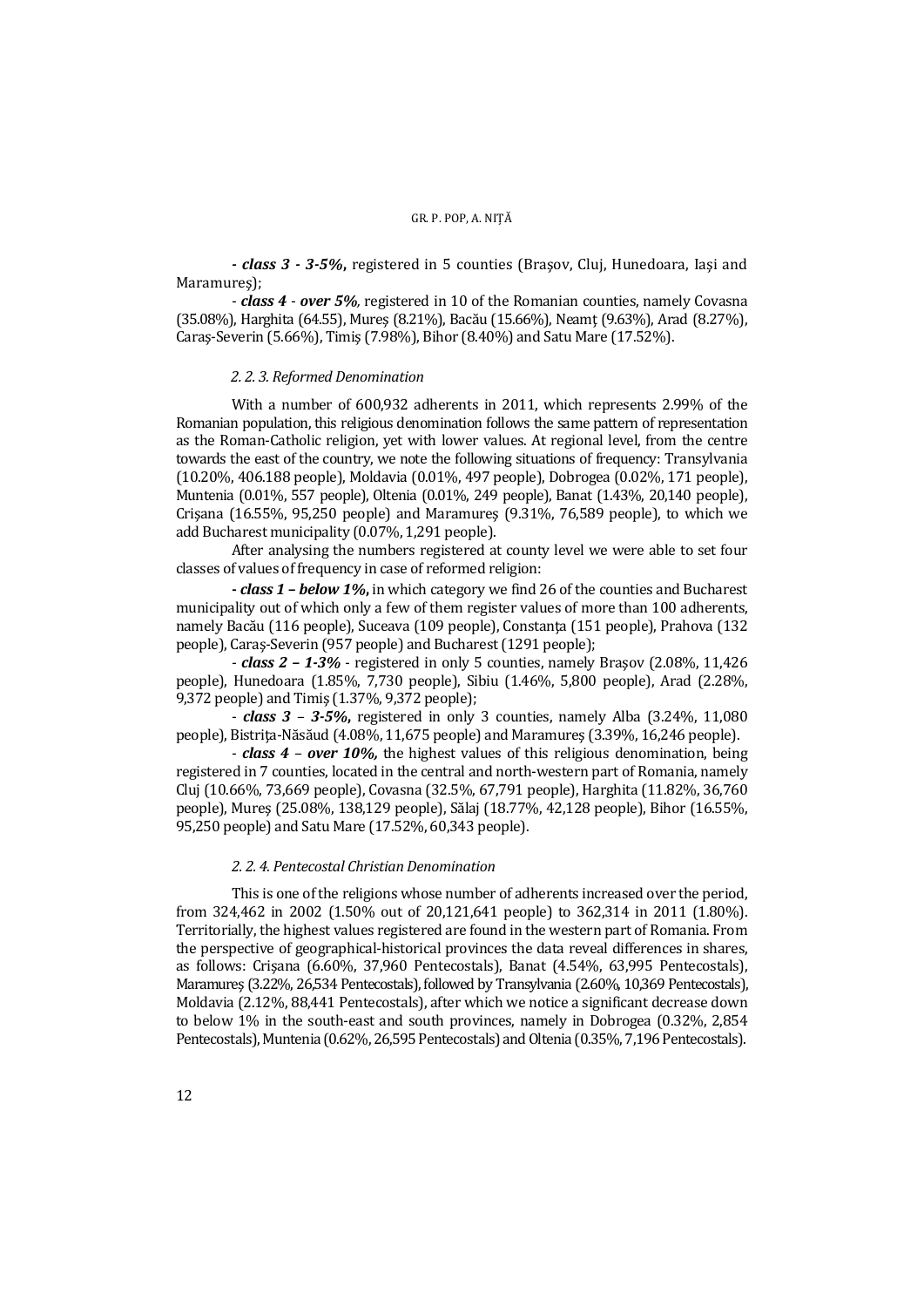At county level, we notice the following values:

- below 1% Pentecostals we find in Bucharest Municipality and in 19 of the 41 Romanian counties, mostly located in the provinces of Dobrogea, Muntenia and Oltenia, except for the counties of Harghita, Bacău, Iași and Neamt, where we find a high number of Roman-Catholics. The lowest values are registered in Olt County (0.09%)

- values of **1-3% Pentecostals**, are registered in 12 counties, five of which are located in Transylvania (Alba, Braşov, Covasna, Mureş and Sibiu), four in Moldavia (Botoşani, Galaţi, Vaslui and Vrancea), two in Muntenia (Dâmboviţa and Ialomiţa) and one in Maramureş (Satu Mare);

- the frequency of **3-5%** Pentecostals is found in six counties, all of them being located in the central and western part of Romania (Cluj, Hunedoara, Sălaj, Caraş-Severin, Timiş and Maramureş);

 - the highest frequency of this religious group, of **over 5%,** is registered in four counties, namely Bistrița-Năsăud (7.08%, 20,257 Pentecostals), Suceava (7.53%, 47,773 Pentecostals), Arad (6.72%, 28,922 Pentecostals) and Bihor (6.60%, 37,960 Pentecostals).

#### *2. 2. 5. Greek-Catholic religion*

Without going into any details on the historical evolution of this religion, we just mention the fact that it was subject of pressure at the end of  $17<sup>th</sup>$  century and the beginning of 18<sup>th</sup> century, when the provinces of Transylvania, Banat, Crisana and Maramures were occupied by the Habsburg Empire. Then in 1948, it was brutally taken apart by the eastern imperial regime. This negative fact was solved once with the 1989 events, thus the United Romanian Church with Greek-Catholic Rome went back to the previous state as in 1948.

We note the fact that this religious group registered a decrease in number at national level, from 191,556 (0.88%) in 2002 to 150,593 (0.75%) in 2011. At the provinces level, we note that the highest shares are registered in the central and western part of Romania, namely in Maramureş (5.64%, 46,404 Greek-Catholics), Crişana (2.12%, 12,184 Greek-Catholics), Transylvania (1.76%, 69,925 Greek-Catholics) and Banat (1.02%, 14,347 Greek-Catholics), followed by the other provinces with very low values: Moldavia (0.05%, 1,969 Greek-Catholics), Dobrogea (0.03%, 294 Greek-Catholics), Muntenia (0.02%, 1,012 Greek-Catholics) and Oltenia (0.02%, 440 Greek-Catholics).

At a smaller territorial scale, we remark the lowest values registered in two counties of Muntenia province, namely Ialomiţa (0.00%, 11 people) and Teleorman (0.00%, 16 people), whilst the highest are registered in Satu Mare (7.13%, 24,568 Greek-Catholics) and Maramureş (4.56%, 21,836 Greek-Catholics). As a general overview of this religious group at county level we highlight three categories of shares, as follows:

 - **below 1%**, in which category we find 31 counties and Bucharest municipality, the most representative being Braşov (0.62%, 3,401 Greek-Catholics), Covasna (0.11%, 241 Greek-Catholics), Harghita (0.17%, 516 Greek-Catholics), Hunedoara (0.86%, 3,260 Greek-Catholics), Suceava (0.18%, 1,155 Greek-Catholics), Arad (0.99%, 4,271 Greek-Catholics), Caraş-Severin (0.61%, 1,805 Greek-Catholics) and Bucharest Municipality (0.21%, 4,016 Greek-Catholics), followed by other 24 counties, all of them with small values and located mostly in the provinces of Moldavia, Dobrogea, Muntenia and Oltenia;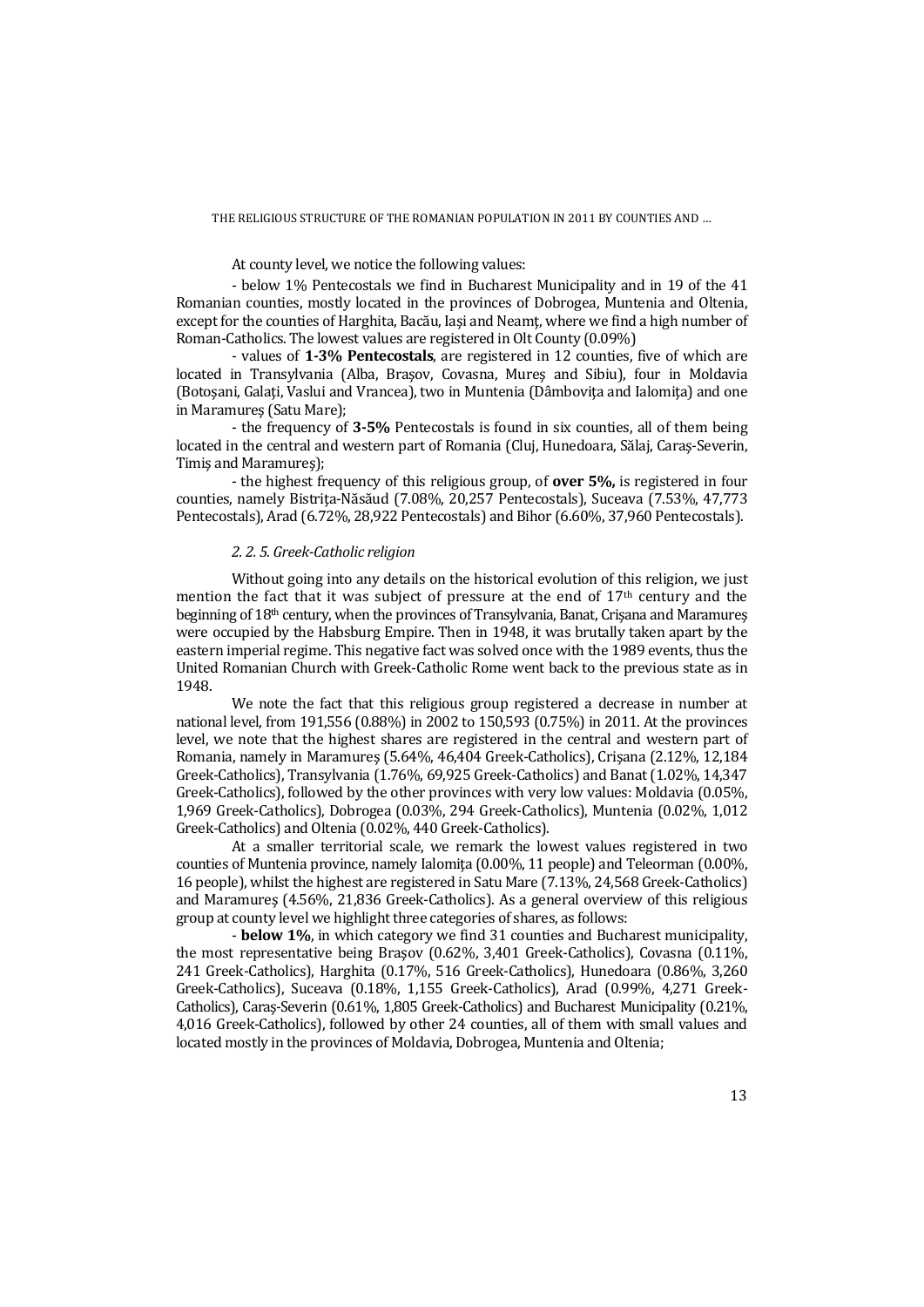- shares of **1-2%** are registered in the case of only 3 counties, namely Bistriţa-Năsăud (1.84%, 5,276 Greek-Catholics), Sibiu (1.92%, 7,612 Greek-Catholics) and Timiş (1.21%, 8,271 Greek-Catholics);

- the third class of values of territorial representation, of **over 2%** is found in 7 counties located in Transylvania, Crişana and Maramureş, namely Alba (2.71%, 9,294 Greek-Catholics), Cluj (3.35%, 23,164 Greek-Catholics), Mureş (2.01%, 11,077 Greek-Catholics), Sălaj (2.55%, 5,756 Greek-Catholics), Bihor (2.12%, 12,184 Greek-Catholics), Maramureş (4.56%, 21,836 Greek-Catholics) and Satu Mare (7.13%, 24,562 Greek-Catholics) (see table 3).

## *2. 2. 6. Other religions and Atheists*

After the five main religious groups (Orthodox, Roman-Catholic, Reformed, Pentecostal, and Greek-Catholic) holding a share of 90.91% (18,291,617 people) out of the total Romanian population, we now present the other 16 religious groups (Baptist, Seventh-Day Adventists, Muslim, Unitarian, Jehovah's Witnesses, Christian Evangelical, Christian of Old Rite, Christian Evangelical synod - Presbyterian Denomination, Serbian Orthodox, Evangelical, Evangelical of Augustan Confession, Mosaic, Armenian, Another religion, Free religion, Atheists), whose frequencies barely reach 2.83% (570.285 adherents).

At the provinces level we find the following values registered for these religious groups: Dobrogea (7.08%, 63,491 persons), Crişana (5.18%, 29,815), Banat (5.03%, 70,930), Transylvania (5.02%, 199,848), Maramureş (2.91%, 23,932), Moldavia (1.70%, 71,098), Muntenia (1.32%, 56,873) and Oltenia (0.65%, 3,500 people).

At county level, the highest share was registered in Harghita county (8.35%, 25,960 people), while the lowest is found in Olt county (0.45%, 1,945 people). Between these limits we set several classes of shares (see table 3);

- **below 1%** (from 0.45% in Olt to 0.95% in Galaţi); this share is registered in nine of the Romanian counties (two in Moldavia, three in Muntenia and four in Oltenia);

 -**1-2%** - 13 counties and Bucharest municipality recorded values between 1% and 2%. The lowest values we find in Brăila (1.09%) and the highest in Iaşi (1.97%), other five counties registering values in this class. They are located in Moldavia, eight in Muntenia4 and one in Oltenia;

 **- 2-4%** - characteristic to eight of the counties, from a minimum of 2.54% in Brăila, to a maximum of 3.92% in Timiş. Territorially, four of the counties are located in Transylvania, one in Moldavia, one in Banat and two in Maramureş;

 - **over 4%** is registered in 11 counties, the lowest value of 4.87% (33,636 people) being recorded in Cluj and the highest, of 8.35% (25,960 people), in Harghita. In this case, six of these counties are located in Transylvania, two in Dobrogea, two in Banat and one in Crişana.

Furthermore, we present the 16 religious denominations by specifying the absolute values recorded due to low number of people included (see table 2).

<sup>4</sup> *Bucharest municipality is also included*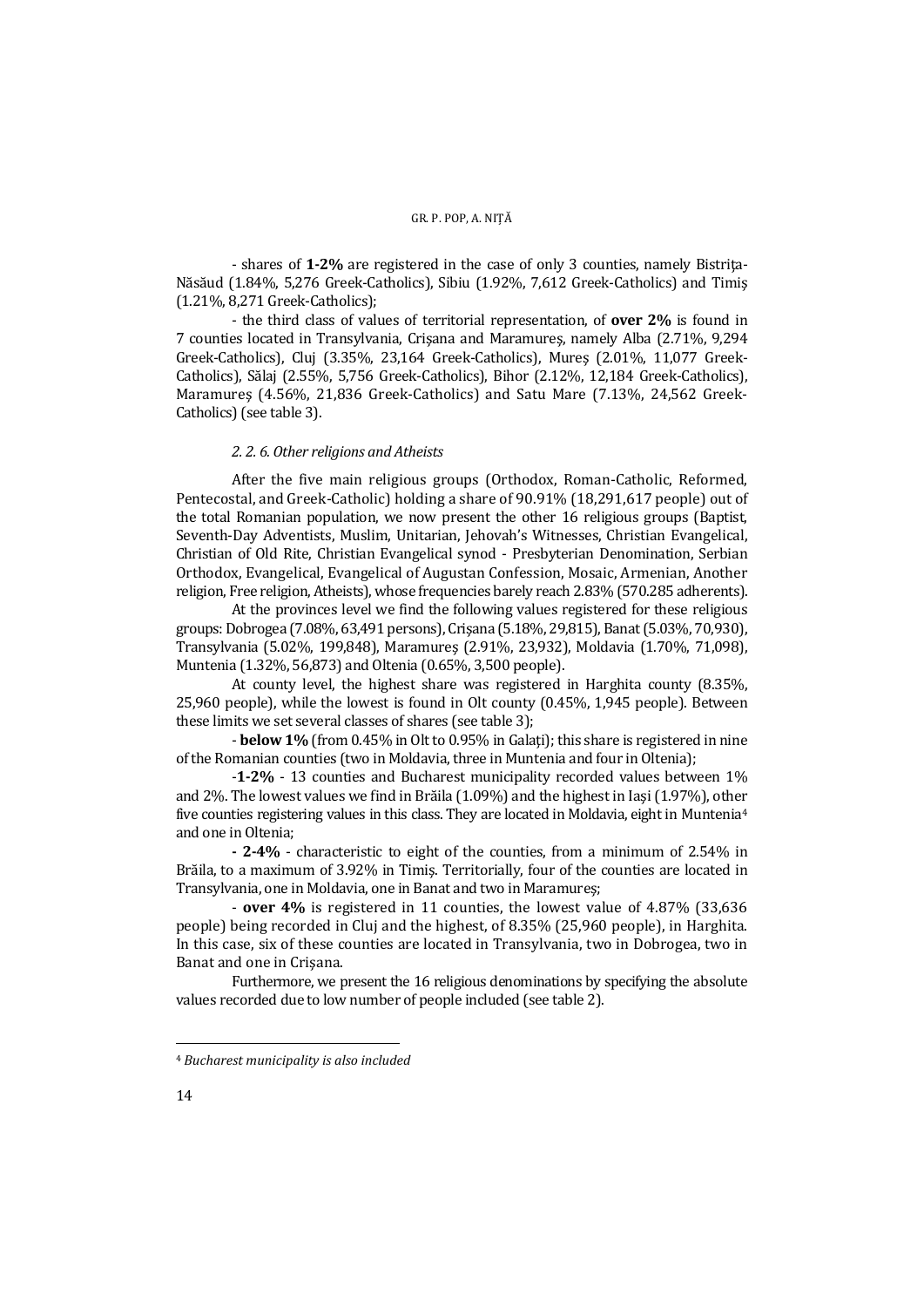**a) Baptist religious group** recorded a share of 0.56% (112,850 people) in 2011, at national level. The highest number of Baptists we find in Banat (34,188), Transylvania (34,164) and Crişana (21,934), followed by the other provinces with values below 10,000 namely in Moldavia (6,720), Muntenia (3,879), Maramureş (4,031), Oltenia (3,172) and Dobrogea (1,417). Thus, this religious group is visibly more present in the central and western parts of Romania.

At county level, the lowest values are registered in Ialomita (93 Baptists) and the highest in Bihor (21.934 Baptists). On the whole, we note that 23 counties recorded values **up to 1,000** Baptists, being located, in Moldavia, Dobrogea, Muntenia and Oltenia, except for the counties of Covasna and Harghita; the next nine counties registered values **between 1,000 and 3,000** Baptists (Bistrita-Năsăud, Brașov, Mureș, Botoșani, Constanța, Mehedinti, Maramures, Satu Mare and Bucharest municipality; the third category of counties registered values **between 3,000 and 6,000** Baptists (Alba, Hunedoara, Sibiu and Suceava) and **over 6,000** Baptists in the counties of Cluj (7,139), Sălaj (8,293), Arad (14,700), Caraş-Severin (10,808), Timiş (8,680) and Bihor (21,934).

**b) Seventh-Day Adventist religious group** is represented by 80,944 people (0.40% of the Romanian population), at national level that is territorially distributed relatively proportionally with the size of geographical-historical provinces and counties. Thus, in case of provinces we note the following: Transylvania (21,328 people), Muntenia (20,812 people), Moldavia (15,520 people), Banat (7,059 people), Maramureş (4,314 people), Oltenia (4,252 people), Crişana (1,859 people) and Dobrogea (1,769 people).

 At county level, we note the lowest values registered in Tulcea county (330 persons), and the highest in Mureş county (5,979), this county being the only one with values of over 5,000 people). Generally, we observe that 18 counties registered values **below 1,000** people, other 15 counties have values **between 1,000 and 3,000** persons, and 7 counties have **between 3,000 and 5,000** representatives of this denomination, namely: Cluj (3,433), Suceava (3,855), Dâmboviţa (4,194), Prahova (4,536), Teleorman (4,050), Arad (4,531) and Maramureş (3,451), and Bucharest municipality (4,051 persons).

**c) Muslim religious group,** with a share of 0.32% (64,337 people) at national level, is the religious denomination mainly present in the province of Dobrogea, with 72.38% (46,569 people), out of which 67.27% (43,279 persons) are located in Constanta county and 5.11% (3,290) in Tulcea county. The other 27.62% of the people declaring this religion (17,768) are spread in the rest of the Romanian territory. **Below 100** people are registered in each of 18 counties, **between 100 and 400** people are registered in other 16 counties, followed by 3 counties that registered **between 500 and 1,000** people, namely Cluj (973), Iaşi (677) and Călăraşi (614). **Over 1,000** people declaring this religion are found in those two counties in Dobrogea Province, followed by Ilfov county (1,470), Timiş (1,117) and Bucharest municipality (9,037 Muslims).

**d) Unitarian religion** was declared by 0.29% (57,686 persons) of the total population at national level. Most of the representatives of this religious group (98.45%, 56,797 persons) are mainly concentrated in the central part of Romania, in Transylvania, in 5 counties, that are: Braşov (5,059), Cluj (7,094), Covasna (8,682), Harghita (21,023) and Mureş (12,200). Unitarian people register quite small numbers in the other provinces, as follows: Moldavia (26), Dobrogea (3), Muntenia (39), Oltenia (20), Banat (223), Crişana (280) and Maramureş (185) (see table 2).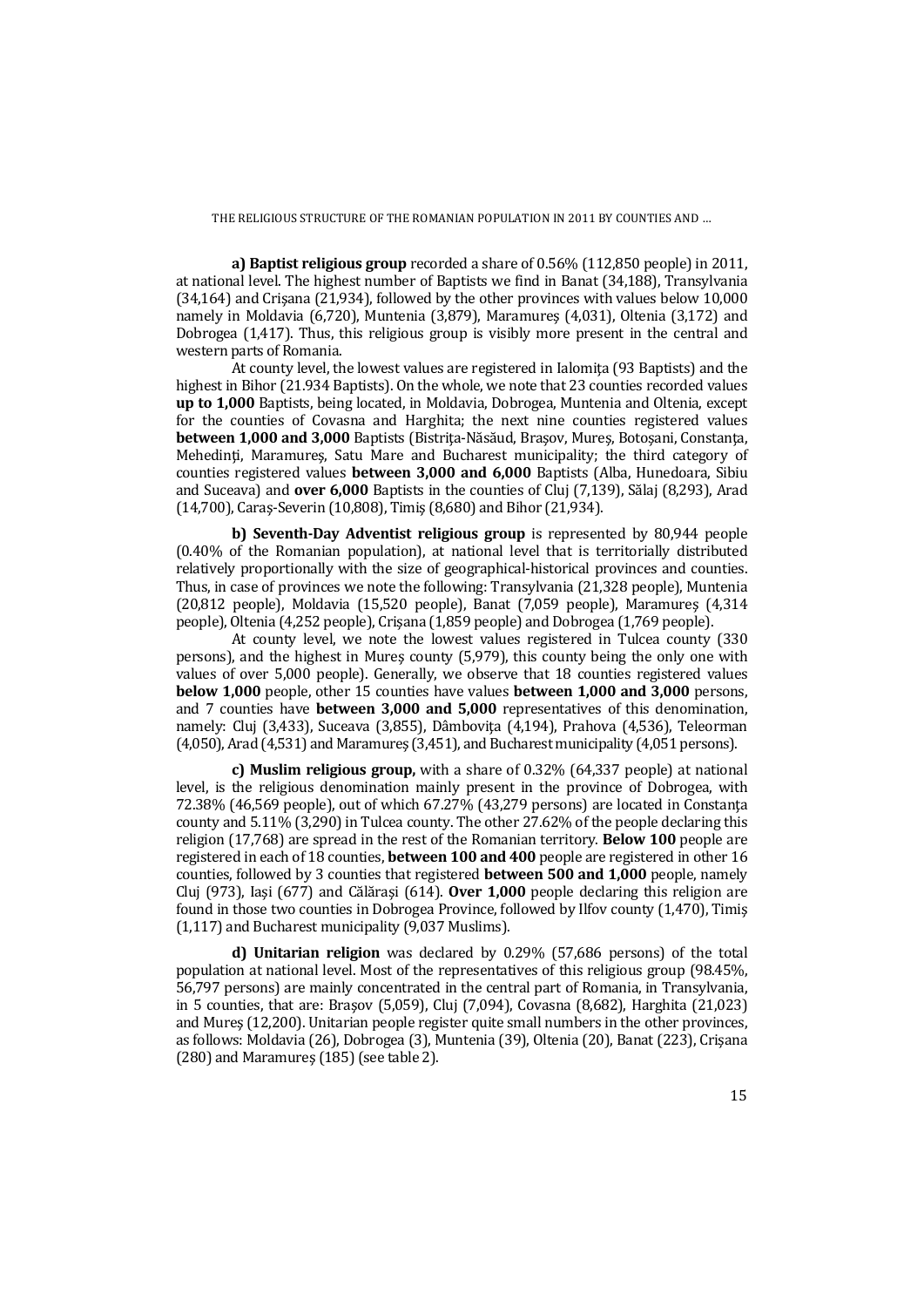Accordingly, at county level, besides the 5 already mentioned counties that together cumulate over 5,000 people, and other 3 counties that register values of over 500 people each, such as: Alba (1,492 Unitarians), Hunedoara (513) and Sibiu (633), the other counties are spread as follows: **more than 100** people are found in the counties of Timiş (137), Bihor (280), Satu Mare (115) and Bucharest municipality. In the case of counties included in the provinces of Moldavia, Dobrogea, Muntenia and Oltenia the number of Unitarians decrease down to 1-2 people (Botoşani, Galaţi, Vaslui, Tulcea, Călăraşi) or are even missing at all (Vrancea, Ialomiţa, Teleorman).

**e) Jehovah's Witnesses religion** was declared by 49,820 people, representing 0.25% of the Romanian population at national level (20,121.641 inhabitants). Their territorial distribution is rather disproportionate at national level. We note that, at the level of provinces, more than half of the people (53.12%) are living in Transylvania (26,716 persons), with high shares in Maramureş (19.67%, 9,801 Jehovah's witnesses) and in Moldavia (8.70%, 4,135 persons), followed by all the other provinces with significantly low values, as follows: Dobrogea (372 people), Muntenia (1,903), Oltenia (1,207), Banat (2,609), Crişana (1,289) and Bucharest municipality (1,794).

As for the territorial distribution at county level, we note the following situation:

 - the lowest number of Jehovah's witnesses we find in Tulcea county (74), whilst the highest in Maramureş county (11.96%, 5,960 persons);

 - **less than 200** people are registered in each of the 9 following counties: Neamţ, Brăila, Buzău, Călărași, Dâmbovita, Giurgiu, Ialomita, Mehedinți and Vâlcea);

- **between 200 and 500** people representing this religious denomination are registered in 14 counties;

- **between 500 and 800** people are registered in Iaşi county;

- **more than 800** people are registered in 17 counties**,** 10 of them included in Transylvania province, followed by Suceava, Arad, Timiş, Bihor, Maramureş, Satu Mare and Bucharest Municipality (see table 2).

**f) Christian Evangelical religious group** represents only 0.21% (42,495 people) of the total Romanian population. The representatives of this group are almost evenly distributed in the territory at the level of provinces, as follows: Moldavia (32.52% of their number, 13,833 people), Muntenia (29.62%, 12,589 people), Transylvania (22.64%, 9,621 people), Maramureş (1,354 people), Oltenia (1,257 people), Banat (1,166 people), Crişana (629 people) and Dobrogea (161 people).

The value ranking of this religious group at county level is rather difficult since the lowest value registered is of 21 persons in Ialomita County and it reaches 4,015 persons in Argeş County. Still, in order to reveal the territorial distribution we show the situation as follows:

**- less than 200 people** are registered in 9 counties, namely Covasna (80), Constanţa (102), Tulcea (59), Brăila (42), Ialomiţa (21), Mehedinţi (124), Olt (103), Vâlcea (85) and Caraş-Severin (176);

- **between 200-500**, are registered in 9 counties;

- **between 500-800** are registered in 10 counties;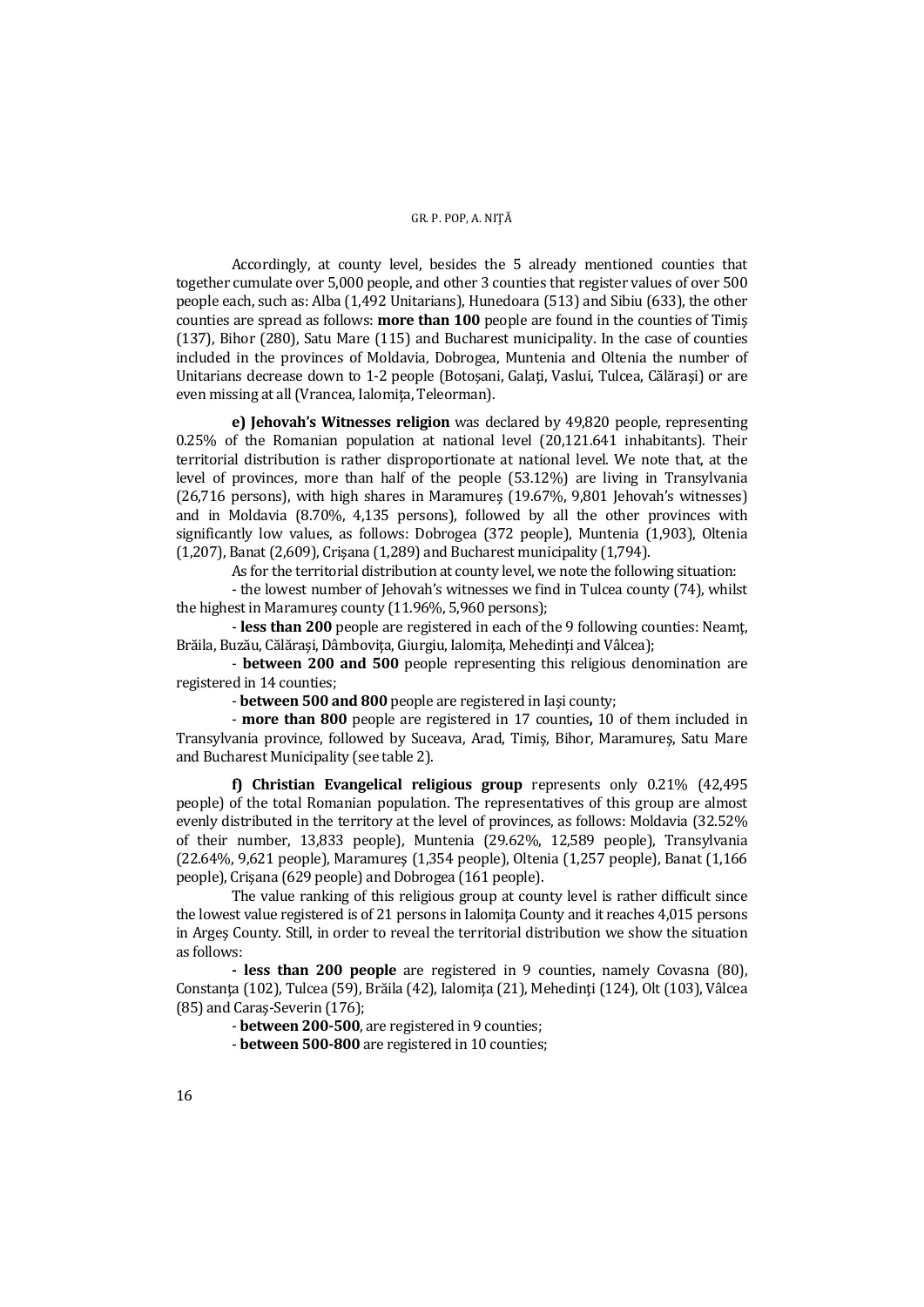- **more than 800 people**, are registered in 13 counties, namely: Alba (835), Braşov (2,360), Cluj (803), Mureş (1,060), Sibiu (2,440), Botoşani (1,875), Iaşi (3,784), Suceava (3,921), Vaslui (1,769), Arges (4,015), Dâmbovita (2,610), Prahova (3,689), Maramureş (815) and Bucharest Municipality (1,895).

**g) Christian of Old Rite religious group** has a share of 0.16% (32,558 people) out of the total Romanian population. At the provinces level, we note a concentration of 46.10% in Moldavia (15,010 people), a share of 35.63% in Dobrogea (11,601) and 6.97% in Muntenia (2,271). Their number decreases evidently in Transylvania (1,034), Oltenia (144), Banat (807), Crişana (117) and Maramureş (506).

At county level, the number of representatives starts from less than 3 persons in Olt county and goes up to 8,794 persons, in the case of Tulcea county. Attempting to deliver a general overview on this religious group, we set a few classes of values, as follows:

 **- up to 100** persons**,** values registered in 19 counties, 5 in Transylvania, 7 in Muntenia, all counties in Oltenia and 2 in Banat;

 **- between 100 and 400** persons, values registered in 10 counties, five of which in Transylvania, one in Moldavia, two in Muntenia, one in Crişana and another one in Maramureş;

- **between 400 and 700** persons**,** values registered in only 3 counties, namely Vrancea (608), Timiş (653) and Maramureş (477);

 - **over 700** persons, values registered in 9 counties, 6 of which are located in Moldavia, namely Bacău (1,567 persons), Galaţi (735), Iaşi (3,561), Neamţ (4,012), Suceava (2,934) and Vaslui (1,205), followed by 2 in Dobrogea, namely Constanta (2,807) and Tulcea (8.794) and one in Muntenia - Brăila county (1,546) and also Bucharest Municipality (1,067).

**h) Evangelical Lutheran religion,** with a share of 0.10% (only 20,168 of the Romanian population), is almost entirely concentrated in Transylvania, where we can find 75.33% of the representatives of this religious group (15,194 people) and in Banat, with a share of 18.50% (3,733 people). There are insignificant values registered in the other provinces, such as: Moldavia (99), Dobrogea (39), Muntenia (114), Crişana (310) and Maramureş (218).

 Subsequently, at county level, there is a large gap between the lowest value registered in Călăraşi County (less than 3 people) and the highest value registered in Braşov (10,374). Overall, the registered values are low and they are distributed as follows:

- **up to 50** representatives - the case of 27 counties, one of which being located in Transylvania (Sălaj), all 8 counties in Moldavia, both counties in Dobrogea, all 10 counties in Muntenia, all 5 counties in Oltenia and one in Banat (Caraş-Severin);

 - **between 100 and 300** representatives – the case of 6 counties, four of which in Transylvania and both counties in Maramureş;

- **between 300 and 600** representatives – the case of only 3 counties, namely Cluj (496), Timiş (339), Bihor (310) and Bucharest Municipality (415);

 - **more than 600** representatives **–** the case of 5 counties**,** namely: Braşov (10,374), Covasna (851), Mureş (715), Sibiu (1,924), in Transylvania and Arad (3,351) in Banat.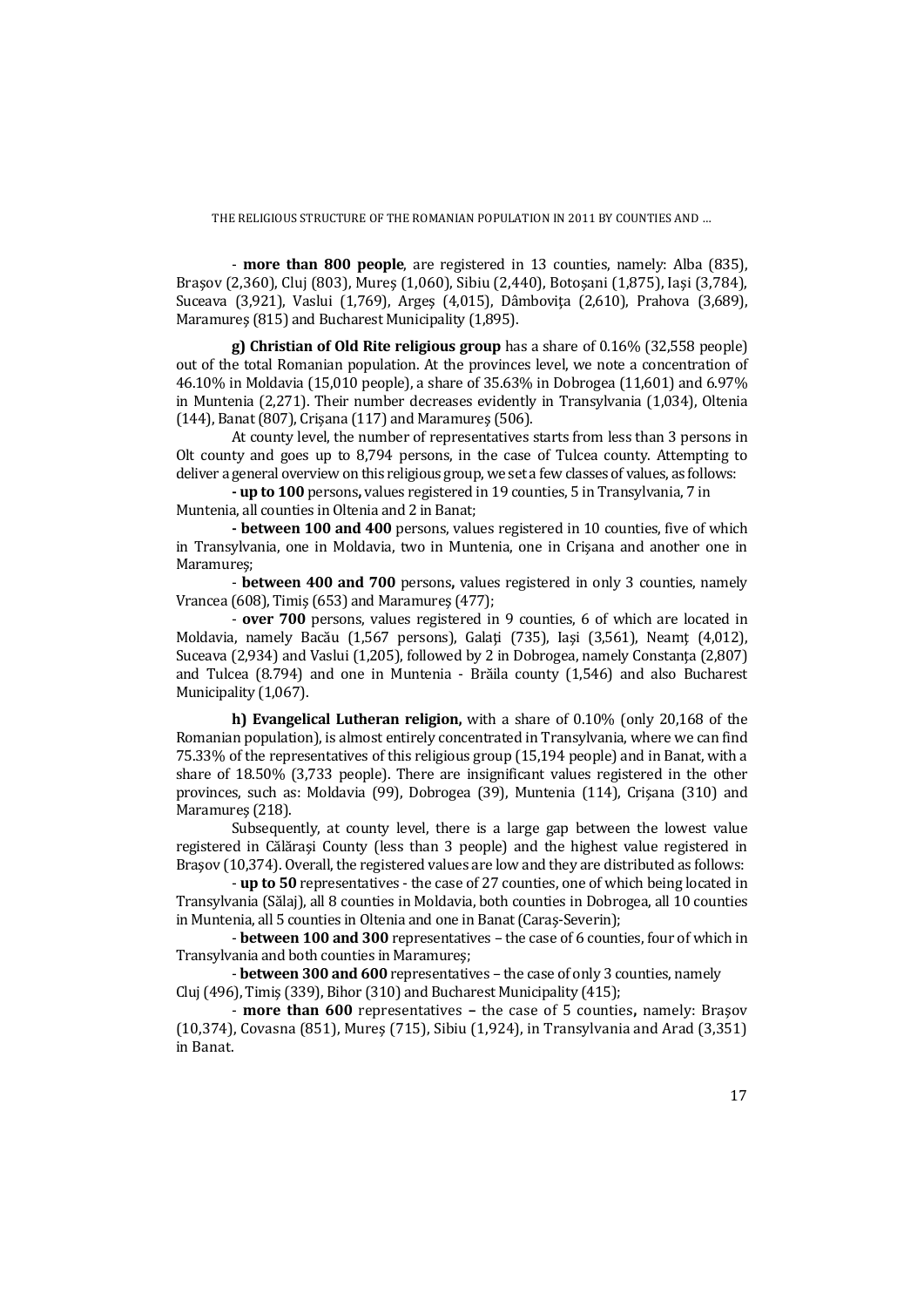**i) Serbian Orthodox religion** has a share of only 0.07% at national level (14,385 people out of the total population). The Serbian orthodox representatives are naturally located in the geographical-historical provinces in the south-west part of Romania, in Banat and Oltenia. In Banat we find a share of 79.27% (11,403 persons), while in Banat there is only 7.27% (1,046 persons) of their group, followed by Transylvania with 3.56% of the representatives (513 people). In the case of all other 5 provinces the values are decreasing, as follows: Moldavia (248), Dobrogea (279), Muntenia (331), Crişana (3) Maramureş (89).

 At county level the situation of their territorial distribution is in accordance with that shown in the case of provinces. Thus, we reveal the situation on classes of values, as follows:

 - **up to 50** representatives – the case of 28 counties, 7 of which being located in Transylvania (with less than 3 persons in Bistriţa-Năsăud and Covasna), all 8 counties in Moldavia (with no representative in Suceava county), 8 counties in Muntenia (with no representatives in Buzău, and with less than 3 persons in Călăraşi), followed by 3 counties in Oltenia, one in Crisana (Bihor) and another one in Maramures (Satu Mare);

 - **between 50-100** representatives – the case of only 3 counties, namely Dâmboviţa, Giurgiu, Maramureş;

- **between 100 and 150** – the case of 4 counties (Braşov, Mureş, Neamţ and Dolj);

- **more than 150** Serbian Orthodox – values found in 6 counties, namely: Cluj (161), Constanţa (249), Mehedinţi (881), Arad (687), Caraş-Severin (3,948), Timiş (6,773) and Bucharest Municipality (415).

**j) Evangelical religious group,** consisting of 15,514 people, represents 0.08% of the population of Romania, being concentrated in two provinces, namely Transylvania (34.78%, 5,396 people) and Muntenia (36.09%, 5,600 people), followed by all other provinces with small values: Moldavia (878), Dobrogea (149), Oltenia (458), Banat (912), Crişana (142) and Maramureş (199).

 At county level, the lowest values were registered in Tulcea county (less than 3 people), and the highest in Braşov (1,877 people), between these limits being able to identify the following situations:

**- up to 100** representatives were registered in 12 counties, located in five of the eight provinces, namely Transylvania (Harghita), Moldavia (Botoşani, Galaţi, Suceava), Dobrogea (Tulcea), Muntenia (Brăila, Călăraşi, Ialomiţa, Teleorman), Oltenia (Olt, Vâlcea) and Maramureş (Maramureş county);

**- between 100 and 300** representatives, from 20 counties located in all of the provinces (five in Transylvania, four in Moldavia, one in Dobrogea, three in Muntenia, three in Oltenia, two in Banat, one in Crişana and one in Maramureş);

 - between **300 and 600** representatives were registered in only three counties – Alba (311), Neamţ (433) and Timiş (514);

**- over 600** representatives were registered in 6 counties, namely Braşov (1,877), Mures (865), Sibiu (1.402), Arges (1,529), Dâmbovita (1,709) and Prahova (1,508), together with Bucharest municipality (1,779).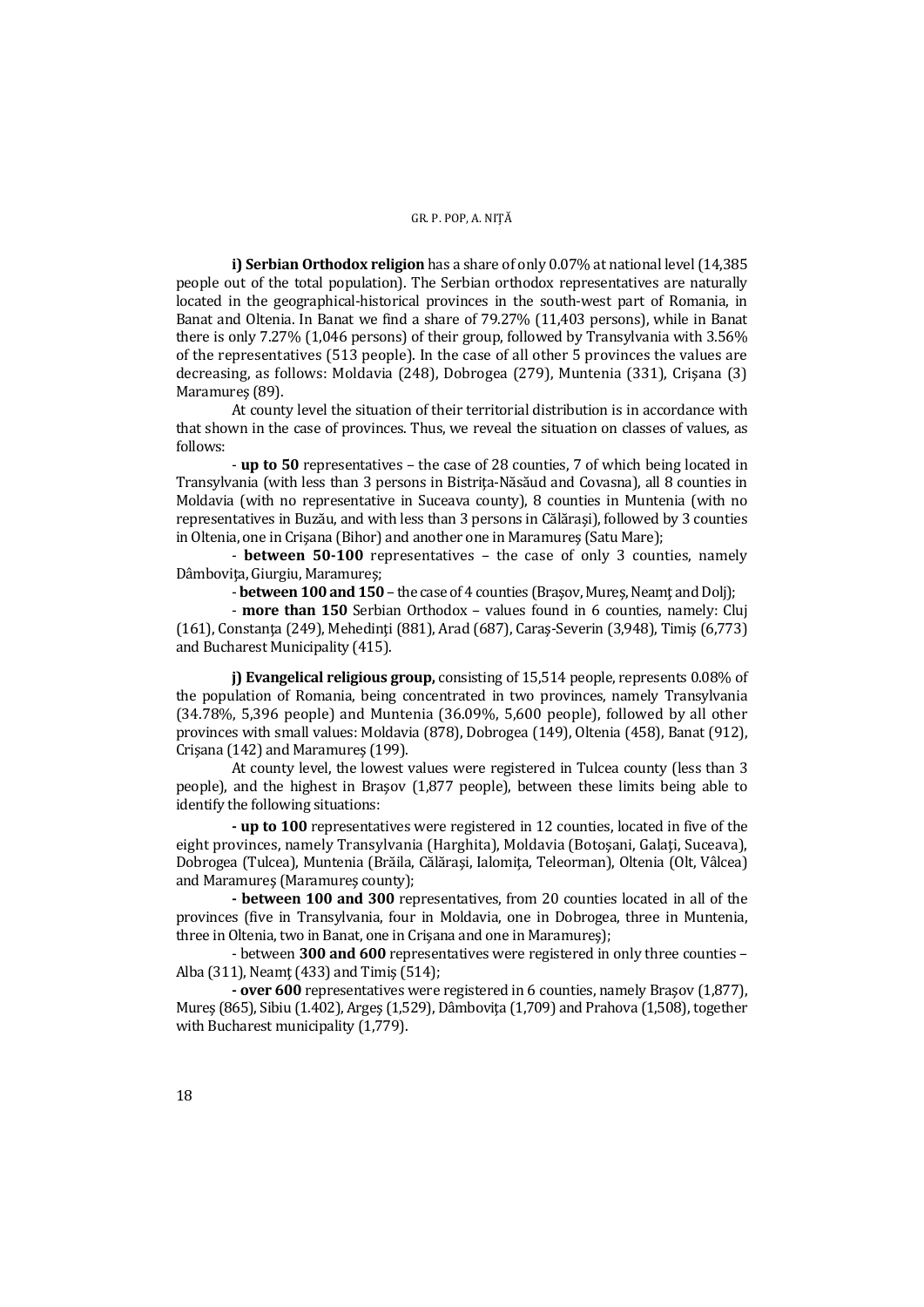**k) Evangelical of Augustan Confession** is a religious denomination declared by only 5,399 people at national level, which represents a share of 0.03% of the Romanian population, distributed in all 41 counties, and subsequently in all 8 geographical-historical provinces.

 In accordance with the low values registered by this religion, the territorial distribution seems simpler, at the provinces level, the highest share of 7.61% being registered in Transylvania (4,190 people), followed by Moldavia (108), Dobrogea (25), Muntenia (266), Oltenia (41), Banat (335), Crişana (53) and Maramureş (29).

 At county level, the smallest number of Augustans – up to 3 people is registered in Botoşani, Tulcea, Gorj and Olt, and the highest in Braşov (1,794 people). If we analyse the classes of values, we note the following: **less than 100** representatives – found in 31 counties, three of which are located in Transylvania, all eight in Moldavia, both counties in Dobrogea, nine of the 10 in Muntenia, all five in Oltenia, one in Banat and Crişana (Bihor – the only county in which this religion is represented) and both counties in Maramureş (Maramureş and Satu Mare); **between 100 and 200** Augustans are registered in only 7 counties (Alba, Bistriţa-Năsăud, Covasna, Hunedoara, Prahova, Arad and Timiş), and **over 300** Augustans we find in Braşov (1,794 persons), Mureş (491), Sibiu (1.246) and Bucharest municipality (351).

**l) Mosaic religion** is registered by only 0.02% of the total population (3.519 people). There are cases of counties in which we find only **up to 3 persons** practicing this religion, such as: Călăraşi, Dâmboviţa, Giurgiu, Ialomiţa and Teleorman (Muntenia province) and Gorj (Oltenia province), while the highest values are registered in Bucharest Municipality (1,459 persons).

At the provinces level, the highest values are registered in Moldavia (609), followed by Transylvania (476), Banat (400), Muntenia (192), Maramureş (157), Crişana (157), Oltenia (46) and Dobrogea (35 Mosaics).

At county level, we reveal the following classes of values:

**- up to 50** Mosaics **–** in the case of 25 counties, six of which are located in Transylvania, two in Moldavia, both counties in Dobrogea, nine in Muntenia, all five in Oltenia and one in Banat;

**- between 50 and 100** Mosaics, situation recorded in 11 counties, three of which located in Transylvania, five in Moldavia, one in Muntenia and both counties in Maramureş;

 - **between 100 and 150** Mosaics**,** values registered in only two counties, namely Arad (132) and Bihor (145);

 **- more than 150** Mosaics**,** values found in three counties, namely Cluj (171), Iaşi (257) and Timiş (232), and also Bucharest Municipality (1,459).

**m) Armenian religion** is the last nominated religion at the census in 2011, at the national level being recorded a number of 393 people practicing this religion and territorially spread in all provinces, as follows: Transylvania (160), Moldavia (44), Dobrogea (29), Muntenia (29), Oltenia (2), Banat (9), Crişana (10) and Maramureş (2), and in Bucharest Municipality (108).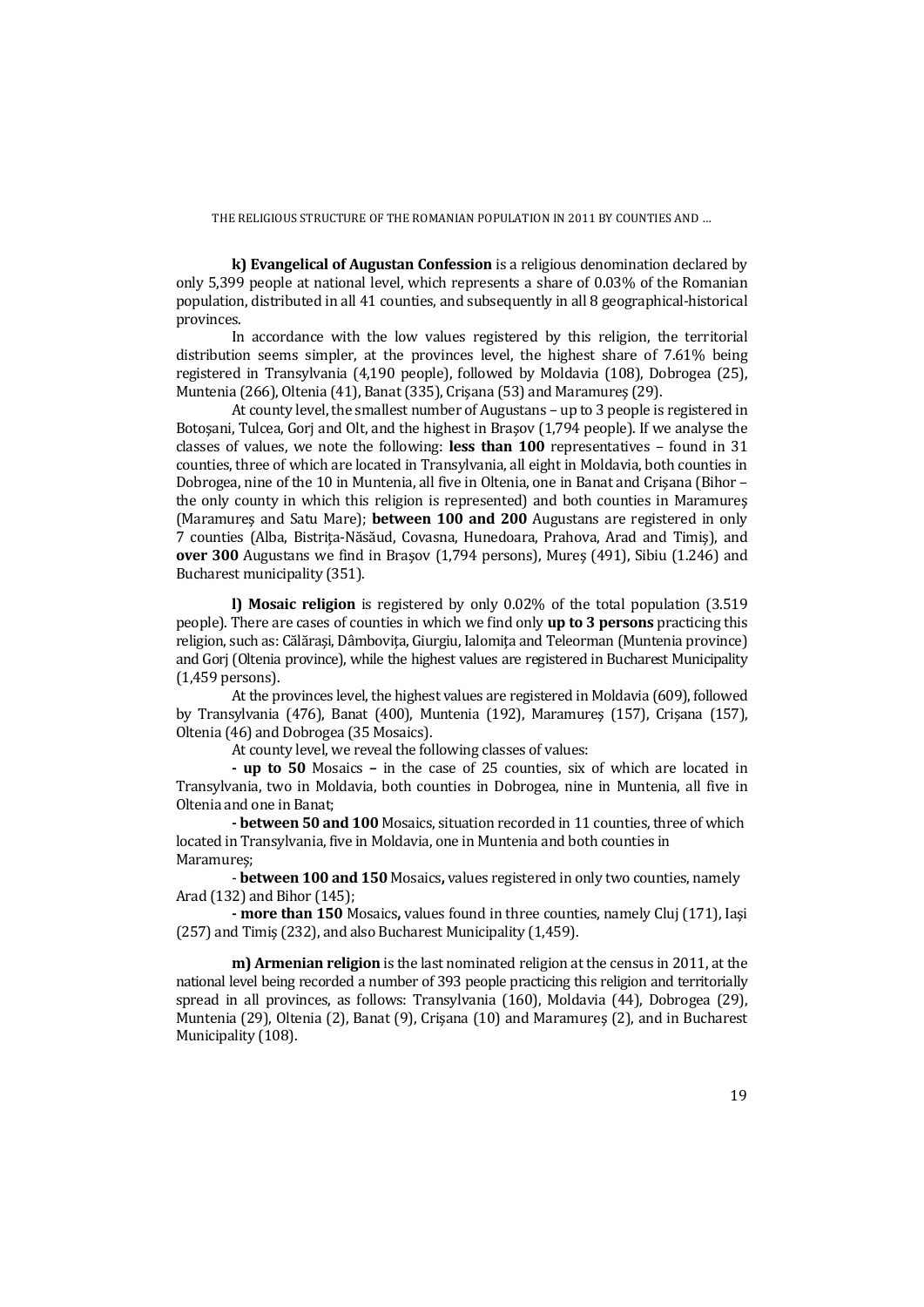#### GR. P. POP, A. NIȚĂ

 Accordingly, at the county level the values registered are very low, 38 counties recording **less than 20** people of Armenian religion, eight of which recording up to 3 persons (Alba, Iaşi, Vrancea, Călăraşi, Vâlcea, Arad, Maramureş and Satu Mare), whereas in the case of 15 counties there are no representatives of this religion (Bistrita-Năsăud, Hunedoara, Sălaj, Vaslui, Buzău, Dâmboviţa, Giurgiu, Ialomiţa, Prahova, Teleorman, Dolj, Gorj, Mehedinți, Olt and Caraș-Severin).

**n) Other religion**, a separate category of data, representing about 0.15% of the total population of 20,121,641 of Romania (30,557 persons), people that do not belong to any of the 18 above mentioned religious groups, and being territorially distributed all over the country. Overall, in accordance with the social and historical evolution, the census in 2011 reveals the following distribution of this religious group at the provinces level: Transylvania 29.98% (9,162 persons), Moldavia 29.40% (8,984), Dobrogea 1.19% (363), Muntenia 5.76% (1,761), Oltenia 1.13% (344), Banat 11.22% (3,428), Crişana 4.60% (1,405) and Maramureş 4.25% (1,298). At county level, we can show the following particularities in the values registered:

 - the lowest absolute value, of 24 people declaring another religion, was recorded in Teleorman county (Muntenia province), and the highest, of 5,580 people, in Suceava county (this counts for 18.26% out of the total group declaring Other religion);

 - **up to 200** people **–** values registered in 20 counties (5 in Moldavia, 1 in Dobrogea, 9 in Muntenia and all 5 counties in Oltenia);

 - between **200 and 600** people **–** values registered in 9 counties, namely Alba, Bistrita-Năsăud, Covasna, Harghita, Sălaj and Sibiu (Transylvania), Constanta (Dobrogea), Caraş-Severin (Banat) and Satu Mare (Maramureş);

 - **between 600 and 1,000** people – are found in only 4 counties, namely Hunedoara (Transylvania), Ilfov (Muntenia), Arad (Banat) and Maramureş (Maramureş);

 - **over 1,000 people**, values recorded in 8 counties, as follows: Braşov, Cluj, Mureş (Transylvania), Iaşi, Neamţ, Suceava (Moldavia), Timiş (Banat), Bihor (Crişana), and Bucharest Municipality.

**o) Free of religion**, is a category of data representing about 0.09% of the national population in 2011 (18,917 persons). The territorial distribution at the level of provinces reveals the following shares: Transylvania (46.33%, 8,764 persons), Moldavia (7.59%, 1,436), Dobrogea (0.87%, 165), Muntenia (7.83%, 1,481), Oltenia (2.00%, 380), Banat (8.63%, 1,633), Crişana (4.81%, 909) and Maramureş (8.06%, 1,146 persons declaring Free of religion).

At county level, the number of people is distributed, as follows:

- the lowest number of people free of religion (24 people) is recorded in Giurgiu county, and the highest number (2,201) in Mureş county and Bucharest municipality (3,003);

- up to **100** persons are registered in the case of 13 counties (2 in Moldavia, 1 in Dobrogea, 5 in Muntenia and all 5 in Oltenia);

- **between 100 and 300** persons are registered in the case of other 13 counties (2 in Transylvania, 4 in Moldavia, 1 in Dobrogea, 4 in Muntenia and 1 in Banat);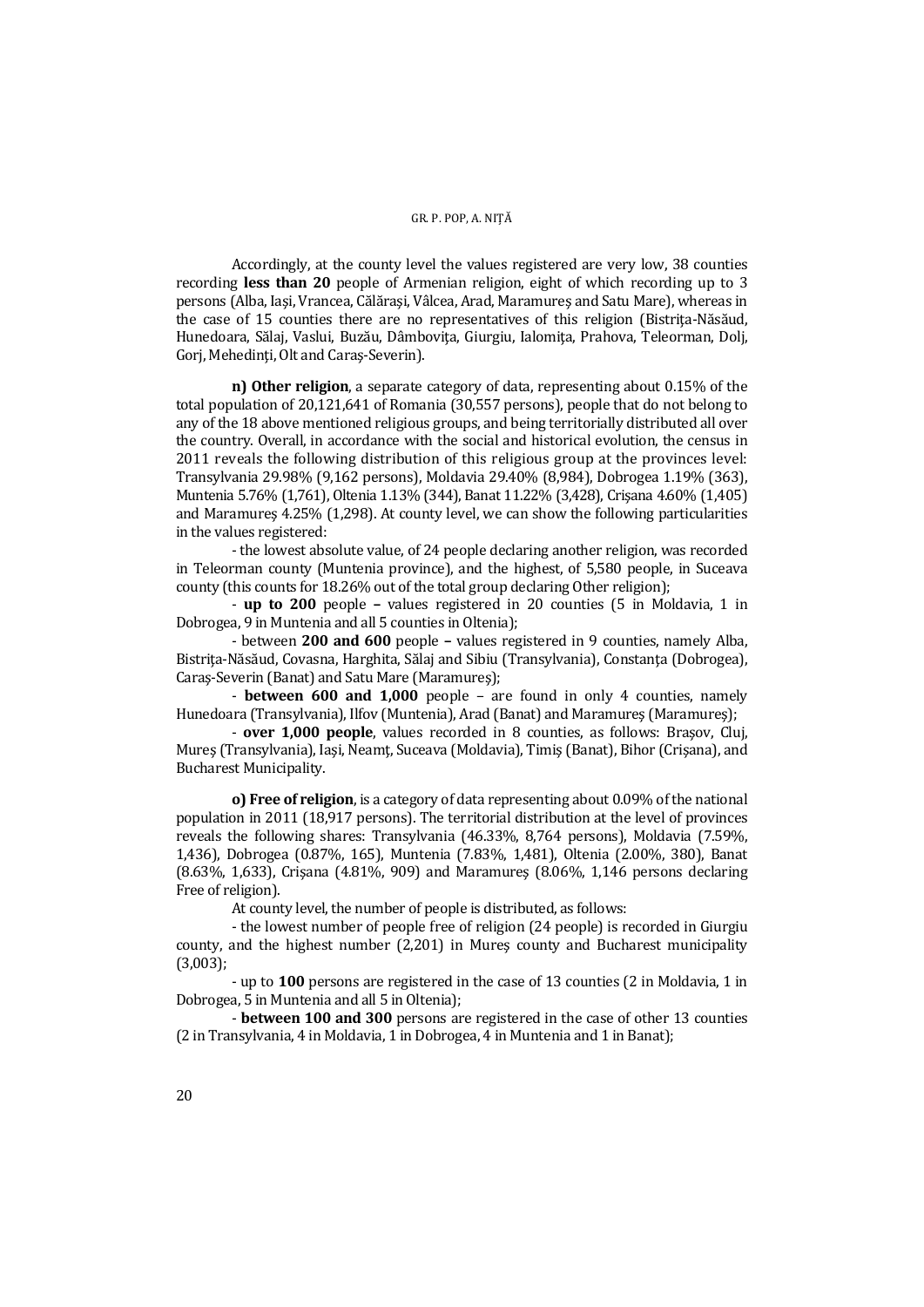- **between 300-500** persons are registered in only 4 counties, namely Sibiu (Transylvania), Iaşi, Suceava (Moldavia) and Prahova (Muntenia);

 - **over 500** persons we find in 12 counties, six of which being located in Transylvania, namely Alba (646), Braşov (1,045), Cluj (2,011), Covasna (794), Harghita (655), Hunedoara (586) and Mureş (2,201), 2 in Banat, namely Arad (562) and Timiş (846), 1 in Crişana, namely Bihor (909) and both counties in Maramureş, namely Maramureş (641) and Satu Mare (505 persons), and also Bucharest Municipality (3,003).

**p) Atheists** represent 0.10%, of the total Romanian population in 2011 (20,743 persons). Their territorial distribution at provinces level reveals the following shares and values: Transylvania (21.96%, 4,555 persons out of the total number of Atheists), Moldavia (10.33%, 2,144), Dobrogea (2.48%, 515), Muntenia (10.53%, 2,184), Oltenia (2.53%, 525), Banat (8.31%, 1,723), Crişana (2.54%, 528) and Maramureş (2.42%, 502).

 We decided on four classes of values to reveal their distribution at county level, mentioning the lowest value of 42 persons in Olt County, and the highest in Cluj County, of 1,854 persons, along with the value of 8,067 Atheists (38.90%) registered in Bucharest municipality. Having these, we present the following situation of atheists:

 - **up to 100** Atheists are recorded in 11 counties (2 in Transylvania, 3 in Moldavia, 1 in Dobrogea, 3 in Moldavia and 1 in Oltenia);

 - **between 100 and 300** persons are recorded in the case of 15 counties (3 in Transylvania, 3 in Moldavia, 4 in Muntenia, 3 in Oltenia, 1 in Banat and 1 in Maramureş);

**- between 300 and 500** persons are recorded in the case of 9 counties, namely Hunedoara, Mureş, Sibiu (in Transylvania), Galaţi (Moldavia), Constanţa (Dobrogea), Argeş, Ilfov (Muntenia), Arad (Banat) and Maramureş (in Maramureş);

 - **over 500 Atheists** are recorded in 6 counties, including the largest urban centres in Romania, namely Braşov (885 persons), Cluj (1,854), Iaşi (896), Prahova (556), Timiş (1,125) and Bihor (528), and Bucharest Municipality (8,067 Atheists).

**r) Unavailable information.** This category of data was for the first time introduced as a choice in carrying out the procedures of registration at the census in 2011. And the reason was the high number of Romanian emigrants from whom it was not possible to get this information. Thus, corresponding to a number of 1,259,739 persons, this category of data holds a share of 6.26% out of the 20,121,641 Romanian citizens.

 People recorded under this category are distributed differently at the provinces level, as follows: Transylvania (213,680 persons, 16.96% out of the total registered), Moldavia (237,255, 18.83%), Dobrogea (72,808, 5.78%), Muntenia (226,212, 17.96%), Oltenia (106,750, 8.48%), Banat (101,455, 8.05%), Crişana (30,527, 3.42%) and Maramureş (48,843, 3.88%).

 At county level, the lowest number of people included in this category of data was recorded in Covasna county (6,433 persons), while the highest value was registered in Constanta (58,494 persons). Also, we should note that 17.63% of the Unavailable Information was registered in Bucharest Municipality (222,212 persons).

 Overall, at county level, we could group the unavailable data into four classes of values, as follows: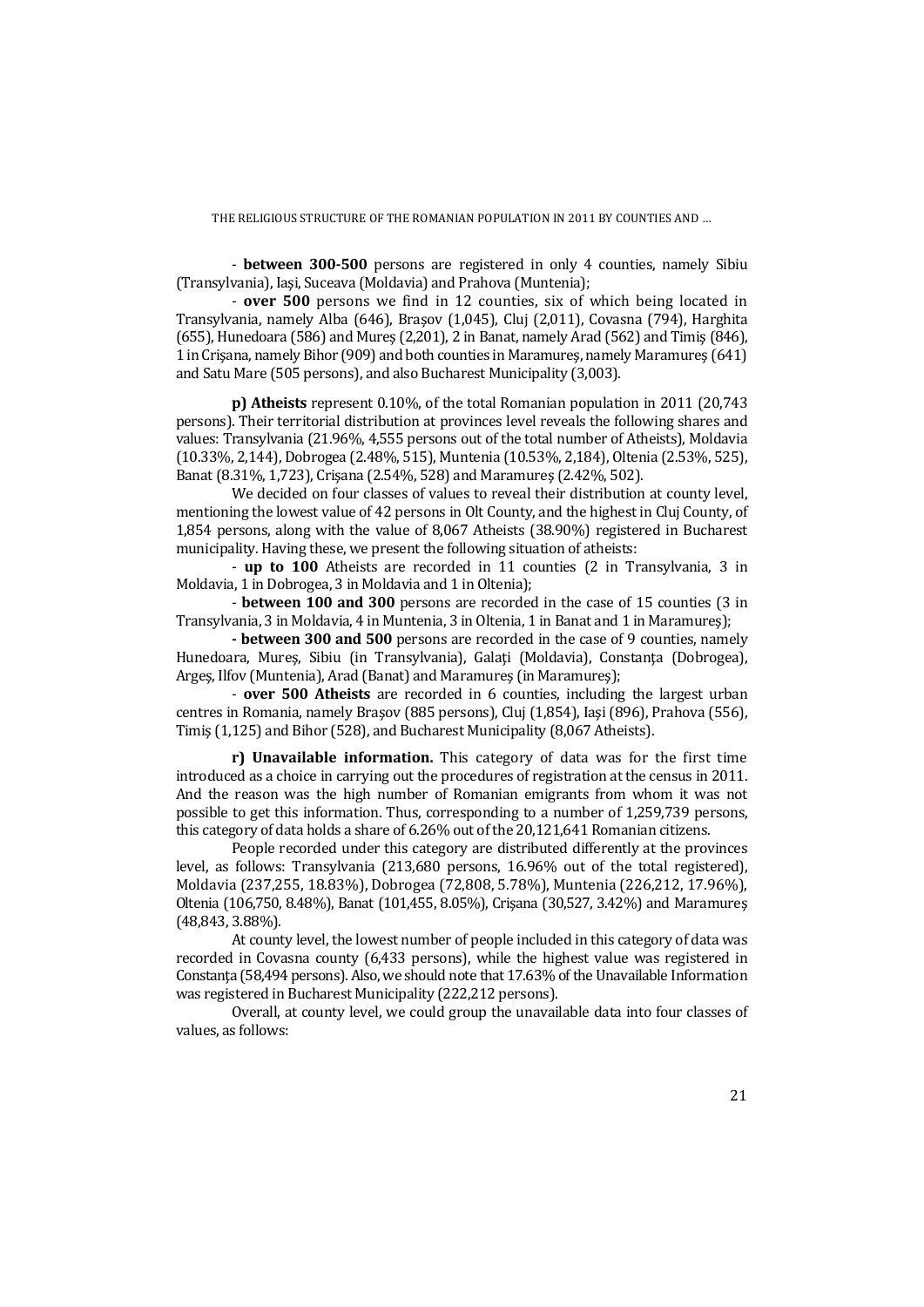**- less than 15,000** people, values registered in 6 counties, namely Bistriţa-Năsăud, Covasna, Harghita and Sălaj (Transylvania), Tulcea (Dobrogea) and Gorj (Oltenia);

 - **between 15,000 and 30,000** persons, values registered in 25 counties, 4 of which in Transylvania (out of 10), 5 in Moldavia (out of 8), 9 in Muntenia (out of 10), 3 in Oltenia (out of 5), 2 in Banat (out of 3) and 2 in Maramureş (out of 2);

 - between **30,000 and 45,000** persons, values registered in 6 counties, namely Braşov (34,989), Cluj (43,996), Bacău (36,783), Galaţi (35,246), Prahova (31,310), Dolj (34,455) and Bihor (30,527);

 - **more than 45,000** persons are registered in the case of 3 counties, obviously more urbanized in Romania, namely Iași (53.412), Constanta (58.494) and Timiș (50.964), and also Bucharest municipality, with 222,212 persons.

## **3. CONCLUSION**

Our study is focused on the religious structure of the Romanian population as recorded at the census in 2011 and we aimed to highlight the major aspects with a view to the territorial distribution at county and regional level.

We believe that our contribution is significant since there have been few studies on the religious structure the reason lying in the lack of information in the censuses held in the period between 1948 and 1990. Then, starting with 1992, the content of the census improved, including data on gender, age, ethnicity, mother tongue, religion, active population, households, etc. The same and improved data were subsequently registered at the 2002 and 2011 censuses.

We processed the statistical data provided by the National Institute of Statistics and we synthesized them in four tables, one chart and two maps. We conclude by presenting the data in table 4.

**Table 4** 

| Geographical-<br><b>Historical Provinces</b> | <b>Drthodox</b> | Catholic<br>Roman | Reformed | Pentecostal | ပ<br>Catholic<br>Greek- | and<br>atheists<br><b>Other</b><br>religions | Unavailable<br>information |
|----------------------------------------------|-----------------|-------------------|----------|-------------|-------------------------|----------------------------------------------|----------------------------|
| Transylvania                                 | 65.12           | 9.93              | 10.20    | 2.60        | 1.76                    | 5.02                                         | 5.37                       |
| Moldavia                                     | 85.76           | 4.68              | 0.01     | 2.12        | 0.05                    | 1.70                                         | 5.68                       |
| Dobrudia                                     | 83.96           | 0.48              | 0.02     | 0.32        | 0.03                    | 7.08                                         | 5.12                       |
| Muntenia                                     | 91.60           | 0.29              | 0.01     | 0.62        | 0.02                    | 1.32                                         | 5.26                       |
| <b>Oltenia</b>                               | 93.66           | 0.16              | 0.01     | 0.35        | 0.02                    | 0.65                                         | 5.14                       |
| <b>Banat</b>                                 | 73.20           | 7.58              | 1.43     | 4.54        | 1.02                    | 5.03                                         | 7.20                       |
| Crisana                                      | 55.84           | 8.40              | 16.53    | 6.60        | 2.12                    | 5.18                                         | 5.31                       |
| Maramures                                    | 62.99           | 10.00             | 9.31     | 3.22        | 5.64                    | 2.91                                         | 5.93                       |
| București                                    | 84.31           | 1.18              | 0.07     | 0.27        | 0.21                    | 2.16                                         | 11.80                      |

**General religious structure at the level of geographical-historical provinces in Romania, in 20115**

<sup>5</sup> *Data extracted from Table 3.*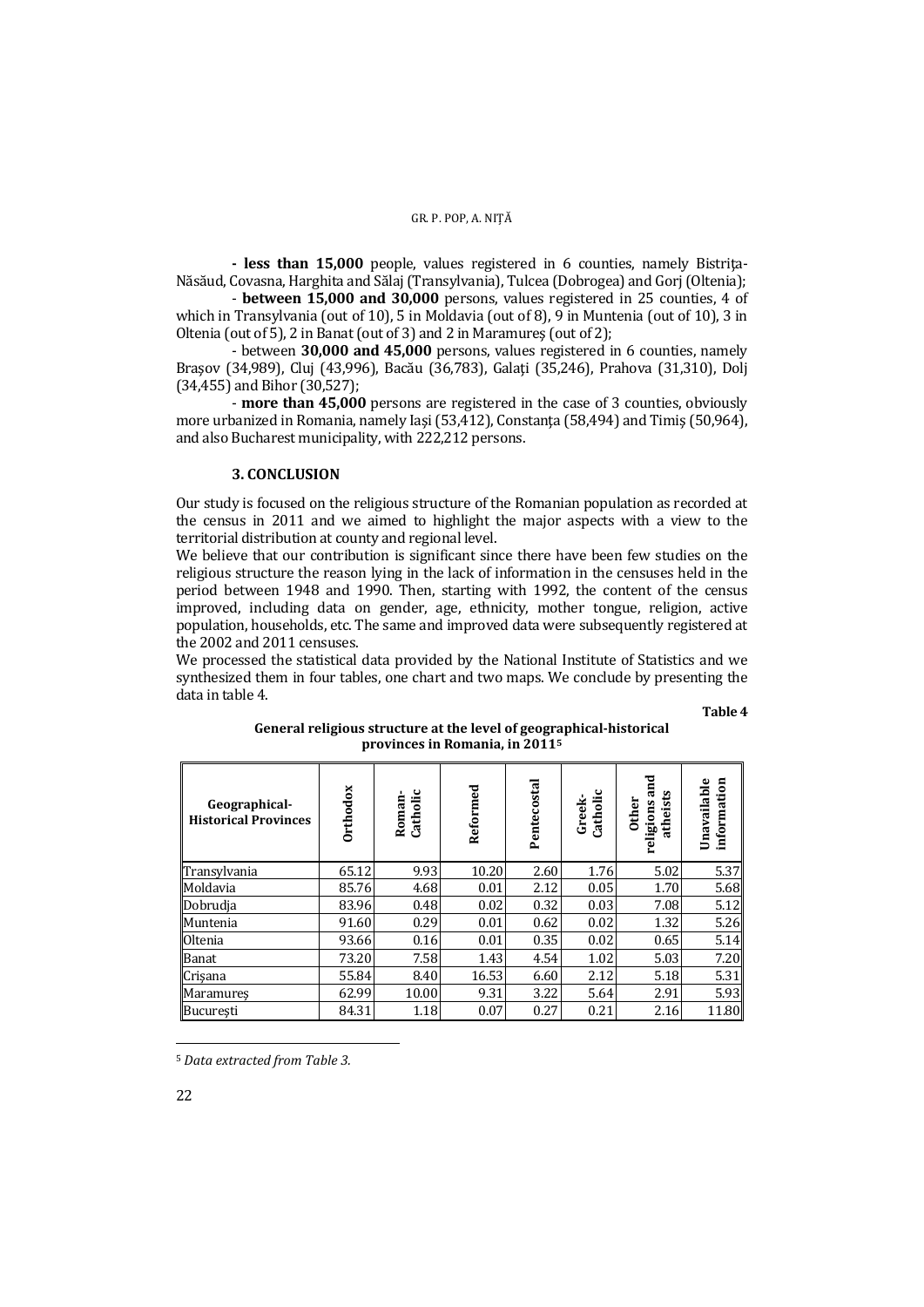By presenting the data in table 4 we conclude that there are numerous religions in Romania and they are differently distributed territorially, when comparing the provinces in the central and western part of Romania (Transylvania, Banat, Crişana and Maramureş) with the four provinces in the east, south and south-east (Moldova, Dobrogea, Muntenia and Oltenia), fact resulted from the historical rule of the first four regions by the western neighbours, yet without influencing the majority orthodox native population.

## **R E F E R E N C E S**

- 1. Berindei, I.O., Pop, Gr. (1972), *Judeţele Patriei. Judeţul Bihor,* Edit. Academiei, Bucureşti.
- 2. Berindei, I.O., Pop, P.Gr., Măhăra, Gh., Posea, Aurora (1977), *Câmpia Crişurilor, Crişul Repede, Ţara Beiuşului. Cercetări în Geografia României*, Edit. Ştiinţifică şi Enciclopedică, Bucureşti.
- 3. Bodocan, V. (2001), *Etnie, confesiune şi comportament electoral în Transilvania. Studiu geografic*, Presa Universitară Clujeană, Cluj-Napoca.
- 4. Creţan, R. (1999), *Etnie, confesiune şi comportament electoral în Banat (Sfârşitul sec. al XIX şi sec. al XX-lea). Studiu geografic*, Tipar Universitatea de Vest, Timişoara.
- 5. Ilieş, Al. (1998), *Etnie, confesiune şi comportament electoral în Crişana şi Maramureş (Sfârşitul sec. XIX şi sec. XX). Studiu geografic,* Edit. Dacia, Cluj-Napoca.
- 6. Pop, Gr. (1971), *Probleme de structura populaţiei în Câmpia Crişurilor*, Simpozionul de Geografia Câmpiilor (3-6 august, 1970, Oradea, Timişoara, Craiova), Tipografia Universităţii Timişoara.
- 7. Pop, Gr. (1972), *România. Geografie Economică, Partea I-a,* Institutul Pedagogic, Oradea.
- 8. Pop, Gr., Galoş, M., Ivan, Ana, Moş, Tr. (1973), *Structura pe grupe de vârstă a populaţiei judeţului Bihor,* Lucrări Ştiinţifice, Seria Geografie, Oradea.
- 9. Pop, Gr. (1974), *Mobilitatea populaţiei unui sat din Podişul Someşan. Satul Calna, judeţul Cluj*, Lucrări Ştiinţifice, Seria Geografie, Oradea.
- 10. Pop, Gr. (1975), *Unele probleme cu privire la populaţia zonei deluroase Surduc-Dej*, Lucrări Stiințifice, Seria Geografie, Oradea.
- 11. Pop, Gr., colab. (1979), *Judeţele Patriei. Bihor. Monografie*, Edit. Sport-turism, Bucureşti.
- 12. Pop, Gr. (1986), *România. Geografie Economică*, Partea I-a, Ediţia a II-a, Universitatea din Cluj-Napoca.
- 13. Pop, Gr., Maier, A., Ciangă, N. (1986*), Unele probleme privitoare la populaţia din Culoarul Bistra-Strei,* în Probleme de Geografie Aplicată, Universitatea din Cluj-Napoca.
- 14. Pop, Gr. (1987), *Probleme ale populaţiei municipiului Bistriţa*, Studia Universitatis Babeş-Bolyai, Seria Geologia-Geographia, Cluj-Napoca.
- 15. Pop, Gr., Maier, A. (1990), *Potentiel et structures géodemographiques dans le pays de Lăpuş*, Studia Universitatis Babeş-Bolyai, Geographia, 1, Cluj-Napoca.
- 16. Pop, Gr. (1990), *Potenţialul geodemografic al oraşului Gherla,* Studia Universitatis Babeş-Bolyai, Geographia, 1, Cluj-Napoca.
- 17. Pop, Gr. (1990), *Unele probleme ale emigraţiei româneşti,* Studia Universitatis Babeş-Bolyai, Geographia, 2, Cluj-Napoca, Lucrarea este publicată şi în Românul Liber, aprilie, 1992, London.
- 18. Pop, Gr. (1991), *The National Structure of Romania's Population*, Studia UBB, Anul XXXVI, Geographia, 2, Cluj-Napoca. Lucrarea este publicată şi în Românul Liber, London (în limba română), în aprilie, 1993, p. 16-17 (partea I-a) şi mai, 1993, p. 16-17 (partea a II-a).